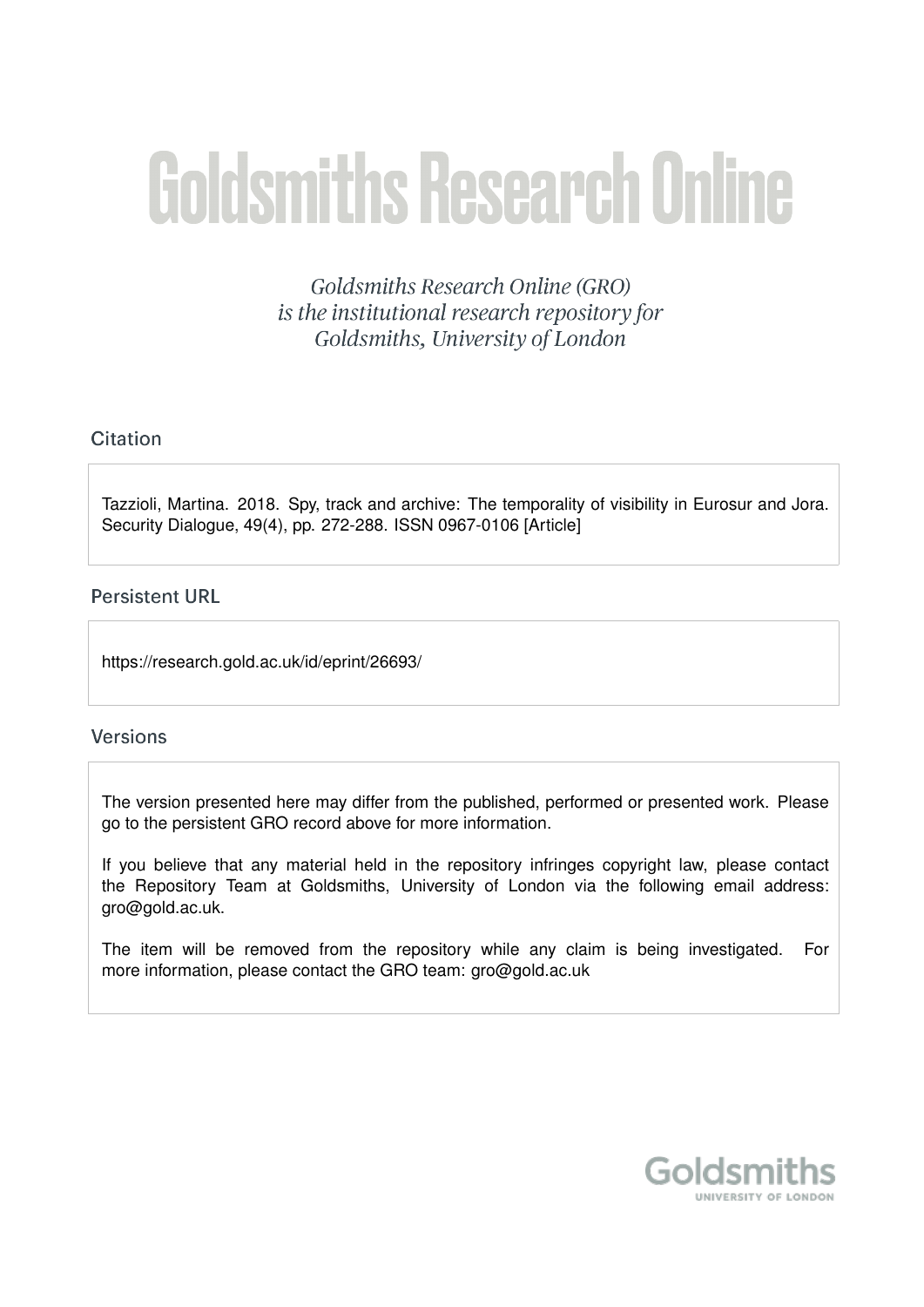# **Spy, track and archive. The temporality of visibility between JORA and EURO-SUR.**

(forthcoming in *Security Dialogue*, approved on February 6, 2018)

### **Abstract:**

This article focuses on the temporalities of visibility that is at stake in the functioning of two mapping-monitoring softwares devised by Frontex EUROSUR and JORA. Through a study of border practices and security devices that builds on interviews and direct observation, the article shows that while these systems elaborate on data and information collected in real-time, they work as archives for generating future migration risk scenarios and not for border surveillance purposes. After illustrating in detail the functioning and the modes of visualisation of JORA and EUROSUR, the article takes into account how national police officers, Frontex and the Navy use these devices, and how risk analyses are produced. The articles demonstrates that these monitoring-mapping devices are sustained by coeval temporalities: the detection of migrants "on the spot" coexists with a future-oriented temporality and with an archival one. The second part of the article analyses the impact that mappingmonitoring softwares have on migrant journeys and migrant lives. It concludes by bringing attention to the ways in which migrants in part strategically appropriate and twist the temporality of security and the field of visibility enacted by these devices.

### **Keywords:**

Eurosur, temporality, visibility, Jora, Mediterranean, migration.

### **Introduction:**

The real-time detection of "illegal" migrant border crossings is an activity performed daily by the national police, military forces – such as the Navy – and European agencies – such as Frontex and the European Maritime Security Agency (EMSA) – in order to visually capture "unauthorized" movements at the external frontiers of Europe. The detected "irregular" border crossings are translated into digital interactive maps that have the twofold function of storing data and providing an updated situational picture of what happens at the borders of Europe. EUROSUR and JORA are the two European migration mapping software systems, both managed by the Frontex agency. They can be seen as two complementary targeting gazes on migration, in which the *track and archive* mapping activity is performed according to coeval temporalities, that is to say different temporalities – past, present and future oriented – that are simultaneously at play in the crafting of migration risk analyses and of preemptive spaces of governmentality. That is, migration movements are simultaneously the object of an archival function, of real-time monitoring and of future-oriented risk analyses: they are *spied*, *tracked* and *archived t*hrough mapping-monitoring software in order to open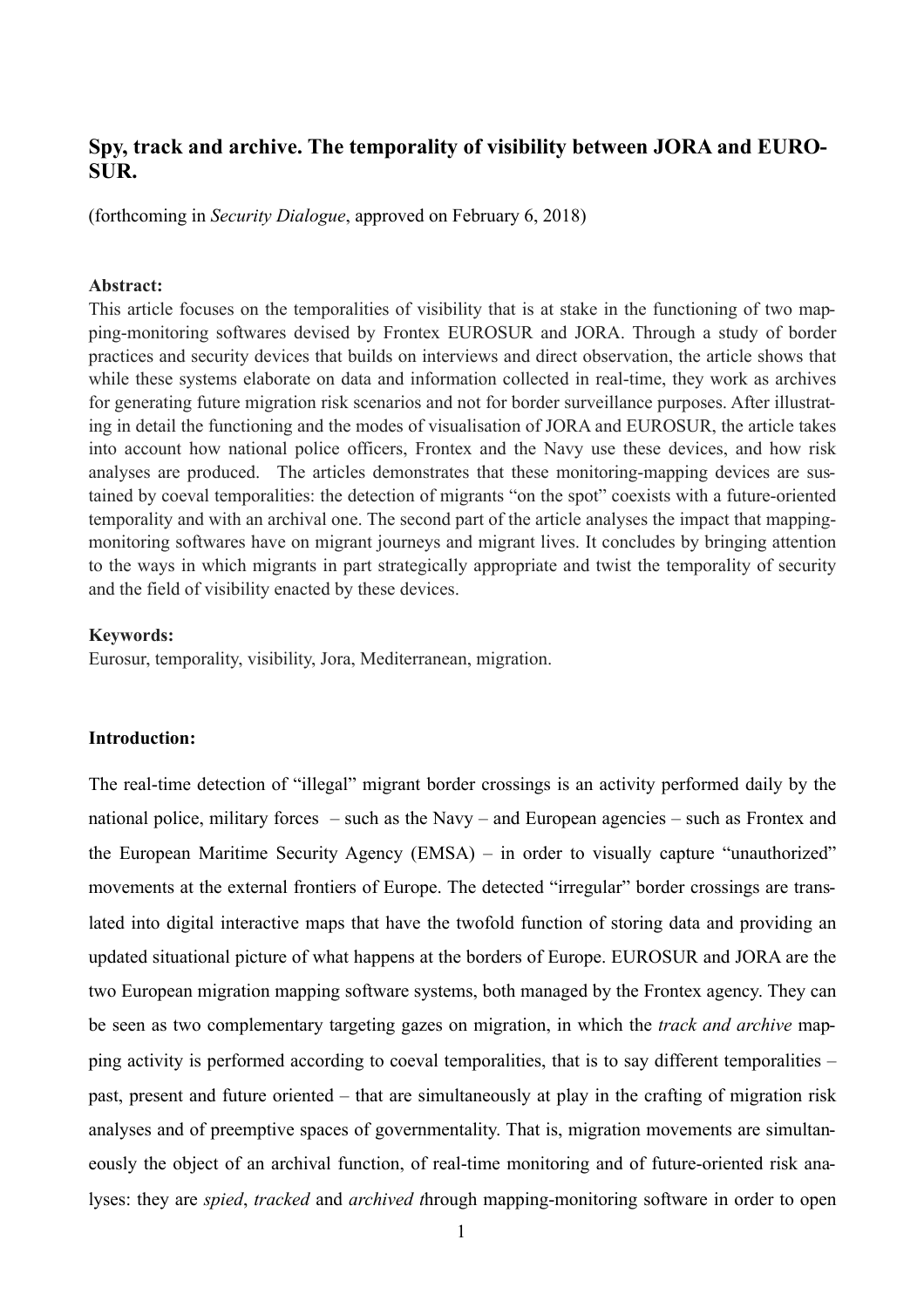up future spaces of intervention to make migration a governable phenomenon. The gesture of visualising migrant movements on the map is ultimately part of the datafication of mobility and digitalisation of the frontier.

This article does not focus on migration control, nor on visibility in itself. Instead, it deals, firstly, with what I call the temporalities of visibility that migration mapping-monitoring devices are predicated upon, and on the spaces of intervention that are opened up through them relying on an archival function. Secondly, it takes into account the impact that these mapping-monitoring devices have on the migrants. It investigates the nexus between the temporalities of visibility at play in these mapping-softwares and the "spaces of governmentality" (Tazzioli, 2015) opened up through the use of these systems – thus, the "co-constitution of temporality and spatiality" (Aradau, van Munster, 2012:2). This echoes Derek Gregory's insight into the articulation between "the space of constructed visibility" through digital maps and "the capacity to produce a target" (Gregory, 2010: 277), arguing that this latter relies on the production of truth claims through which criteria of "risk" and/or "dangerousness" are established. However, these do not point to specific targets, but structure a more general and long-term based state "preparedness" for potential migration threats and border stress. I introduce here the expression *track-and-archive gaze,* that refers to the twofold goal of these monitoring devices which consists in detecting migrants in (nearly) real-time and, building on the data collected, crafting spaces of intervention that are future-oriented. As Sabrina Ellebrecht has remarked, "the virtual network" visualised by software like Eurosur, and Jora is "the medium for the creation of a new spatial border" (Ellebrecht, 2014: 240). Hence, the monitoring function of mapping devices is of detection and, at once, of "data capture" (Pallister-Wilkins, 2016). As I will show later, the activity of data capture is not made primarily for intervening in real-time but for acting out future risk scenarios by enforcing states' capacities to react against potential "significant uncertainties"1.

The article is structured around two main aspects. It investigates the kind of gaze that is mobilized through these mapping devices from the point of view of the temporalities that underpin their functioning. Then, it explores the material effects that this has on migrant lives and movements. The first part focuses on the functioning of JORA and EUROSUR, investigating their twofold task – monitoring in real-time and storing data for crafting pre-emptive migration risk scenarios. Then, the article brings attention to the temporality of migration mapping and monitoring systems, describing in detail the multiple epistemologies that sustain them. As I will show, these monitoring-mapping

<sup>&</sup>lt;sup>1</sup>http://frontex.europa.eu/assets/About\_Frontex/Governance\_documents/Work\_programme/2017/ Programme\_of\_work\_2017.pdf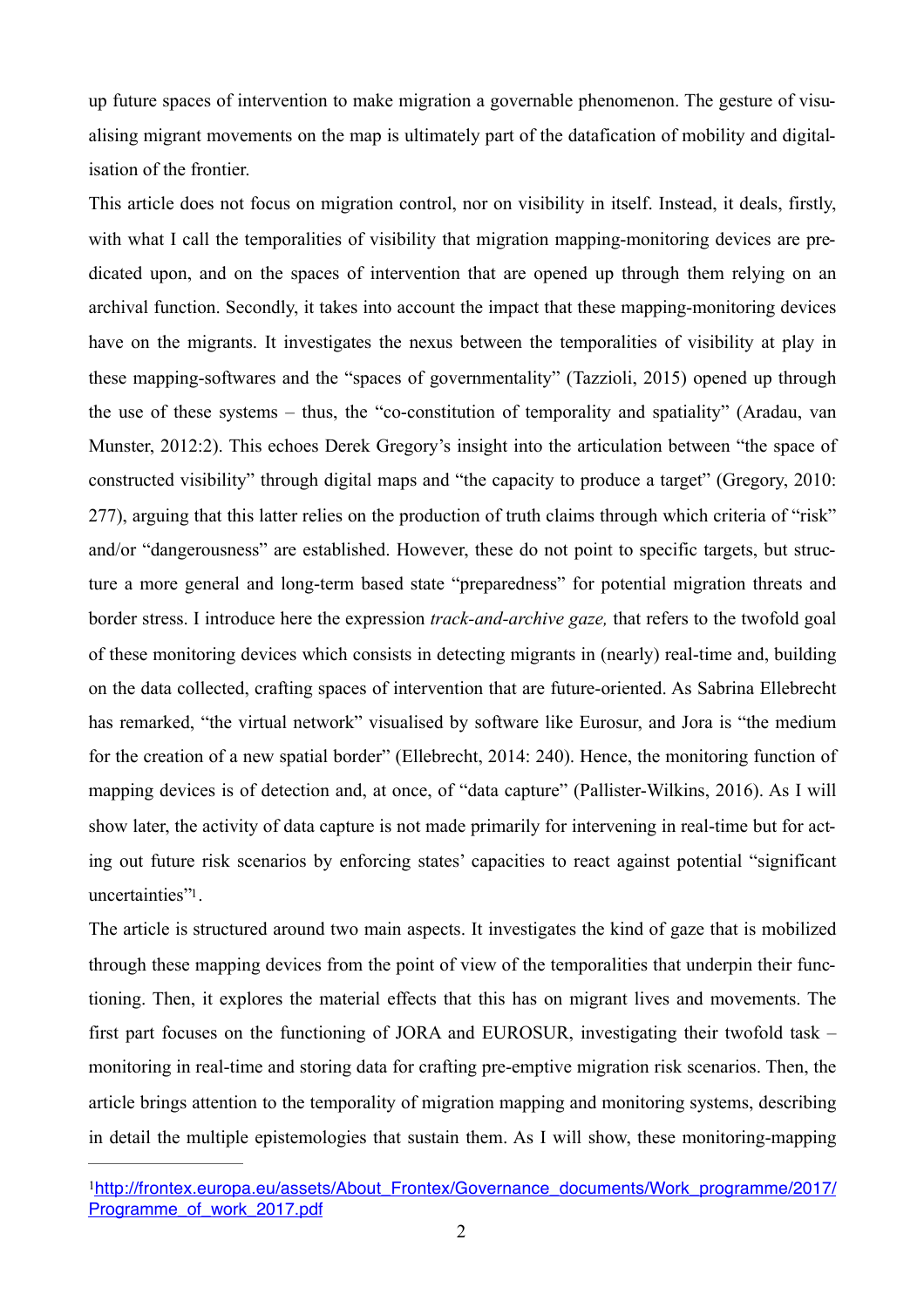devices are sustained by *coeval temporalities:* the detection of migrants "on the spot" coexists with a future-oriented temporality and with an archival one. The article moves on, interrogating the impact on migrant lives and journeys, analysing how border security is enacted at the level of governing migration at a distance, and how it dovetails with narratives about human security. It concludes by analysing how migrants tactically deal with the condition of being monitored at sea.

This essay contributes to the academic debate on the relationship between mapping, monitoring technologies and the securitisation of borders, exploring the specific temporalities of visibility that are at play. The temporalities of visibility of monitoring devices become a lens for understanding the spaces of governmentality that these latter open up and, relatedly, the temporality of security that is at stake in governing migration at a distance. The argument that I push forward is that migration mapping software, such as EUROSUR and JORA, is not devised for border surveillance purposes, nor for acting on the spot, but for tracking migration movements, collecting and archiving information in order to craft future-oriented migration risk scenarios. From such a perspective I will explore how the security of the external frontiers of Europe is conceptualized and how it is enacted by states. More precisely, it is the entanglement and the blurring between human security – conceived as the security of the migrants – and border/state security – against migrants – that officially sustains and legitimises the implementation of monitoring and mapping tools. Indeed, EUROSUR has been presented as a tool "to reinforce border surveillance" *and* as a "truly European response to save the lives of migrants travelling in overcrowded and unseaworthy vessels, to avoid further tragedies in the Mediterranean"2. Taking into account two European migration mapping and software systems for *tracking and archiving* migration movements, EUROSUR and JORA, the article shows that the use of mapping-monitoring devices for detecting migrants has concrete consequences not only – and not mainly – on the spot, with migrants who can be intercepted at sea in real time, but also for implementing measures and political technologies for preventing and obstructing future migrant crossing along a certain route.

The article builds on the literature on the temporality of security that traces differences between on the one hand anticipatory knowledges led by a precautionary principle, and, on the other, anticipatory security practices underpinned by a preemptive logics. While the former are grounded on calculative practices which make it possible to "act before the identified threat reaches a point of irreversibility" (Ewald, 2002: 287, cited in Anderson, 2010: 789), the latter are less about prediction, and instead concern the "multiple potential futures that are rendered actionable (or liquid) in the

<sup>2</sup>http://europa.eu/rapid/press-release\_IP-13-1182\_en.htm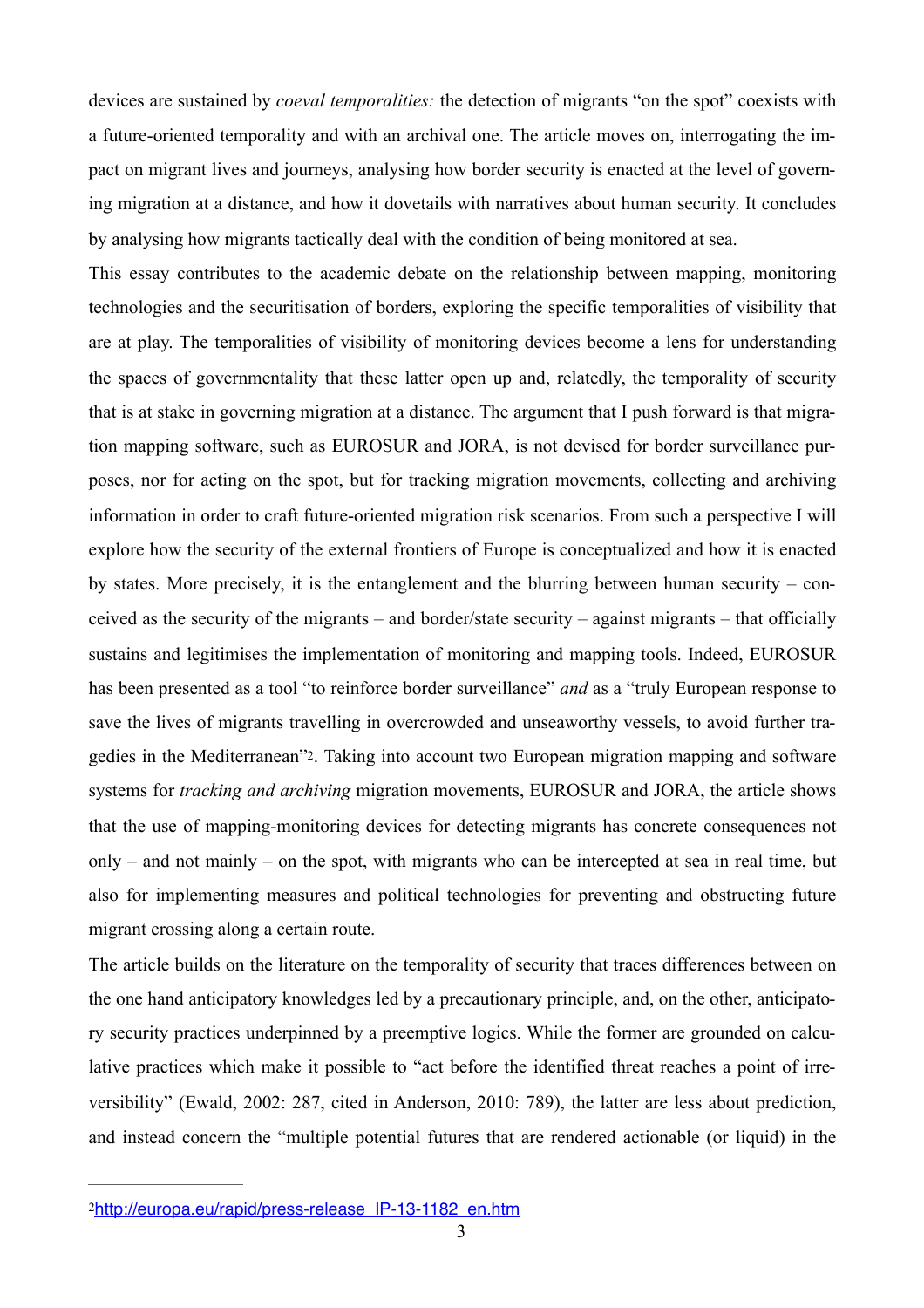present" (De Goede et al. 2014: 413; see also Anderson, 2010; Aradau, van Munster, 2011; McCulloch, Wilson, 2015). That is, unlike precautionary logics, preemptive security technologies are predicated on the fundamental non-calculability of future threats that consequently require specific political technologies for governing phenomena, that build precisely on their partial unpredictability.

This piece considers the preemptive rationale which sustains the temporalities of visibility at stake migration mapping software, and more precisely the future oriented temporality of the spaces of interventions that are crafted by European agencies. This analysis of migration mapping software brings a contribution to such a scholarship by focusing on three main peculiar points. First, it points to the central role played by the archiving of migratory events in generating future-oriented spaces of governmentality. The production of "historical patterns" of migratory events and the data storage activity are used not for predicting or calculating forthcoming threats but, rather, for acting out potential and not fully definable migration risk scenarios (Cote-Boucher, 2017).

Second, it shows that, unlike the temporality of the catastrophe, it is not a question of a "tippingpoint" that migrants' arrivals could trigger (Aradau, van Munster, 2011) but, rather, of spaces of migration governmentality crafted for managing the constitutive "migration crisis", by diverting, troubling, and to some extent anticipating migration routes. Third, it contends that differently from security practices that "aim to act on threats that are unknown and recognized to be unknowable, yet deemed potentially catastrophic" (DeGoede et al. 2014: 415), the government of migration at a distance is predicated upon defined "risks" – i.e. migrants – whose movements, routes and numbers however remain partially unpredictable. This is not (only) because of the lack of data but also because of the "incorrigibility" (De Genova, 2010) of migrations and the constitutive impossibility to fully govern them, due to migrants' tactics of appropriation and constant reinvention of strategies of movements.

Such a take on the temporality of security enables clarifying that this essay does not deal with visualisation, nor with visibility per se, but with the temporalities of visibility that are at stake in migration mapping software. Concurring with the idea that a particular mode of visuality is called up and into being in contemporary articulations of sovereignty" (Amoore, 2007: 142), however, the article shows that EUROSUR and JORA cannot be fully grasped through the lens of "vigilant modes of looking" (144): indeed, this migration mapping software works by producing and storing migratory events, combining together different temporalities of visibility and enacting a highly selective gaze.

*Unpacking the temporalities of visibility through a study of mapping devices:*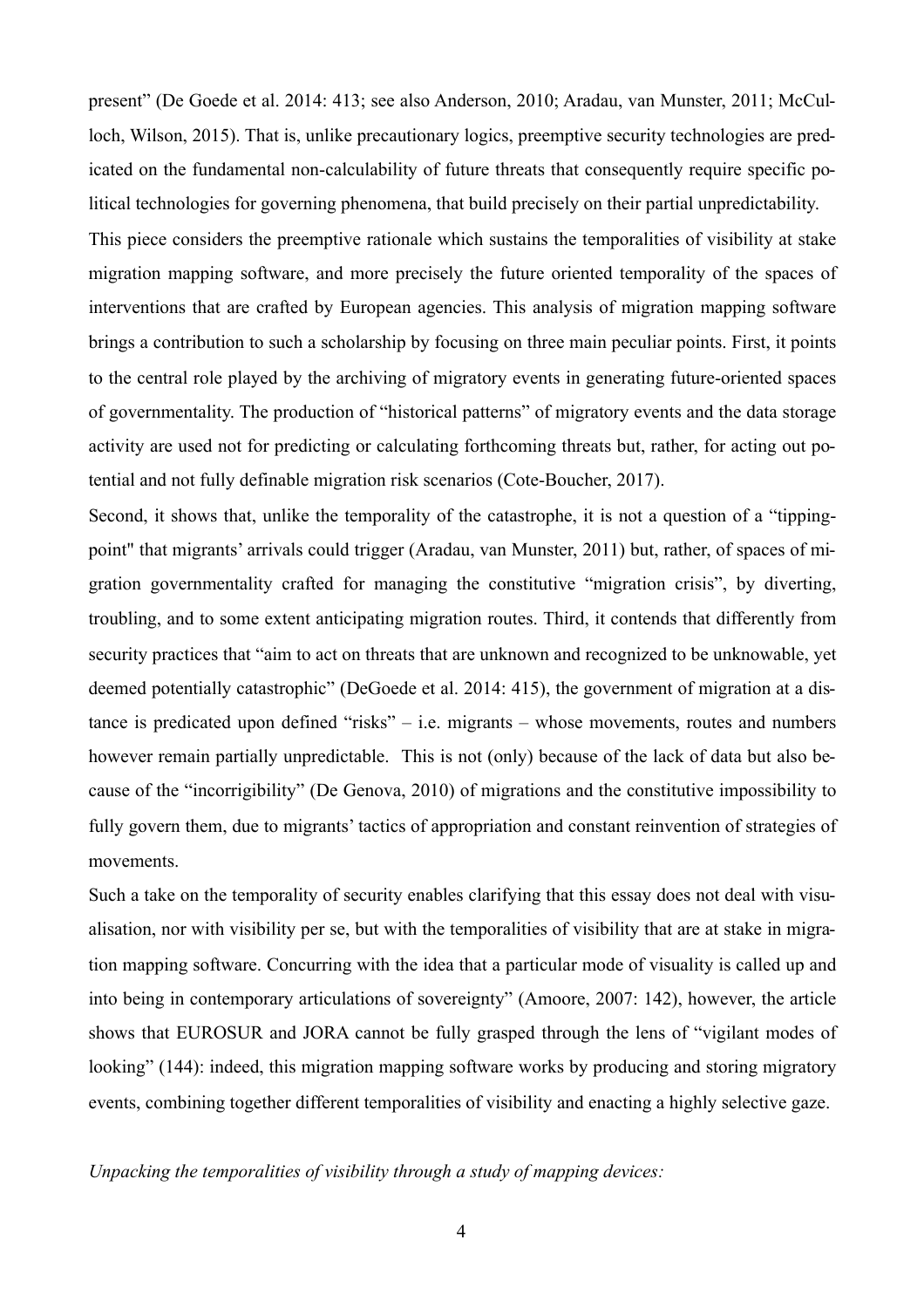JORA and EUROSUR are not tackled here through a comparative approach that aims at finding out the differences between these two pieces of software. Rather, both of these mapping-monitoring devices work as archives of migrants' detected movements for generating future-oriented migration risk analyses. An investigation of EUROSUR conducted in the light of, and in combination with, an analysis of JORA – which actually remains quite unexplored in the academic literature – makes it apparent that real-time intervention is not the goal of these systems. While EUROSUR tends to be studied in itself, as a communication network, by focusing on EUROSUR and JORA together it becomes possible to bring to the fore the temporality of visibility that is at stake in governing migration at a distance and the interconnectedness of these mapping-softwares for generating migration risk scenarios.

 EUROSUR has been analysed by scholars in the fields of migration studies and security studies, taking into account inter-state relations (Bellanova, Duez, 2016; Jeandesboz, 2011) and the politics of control and visibility (Ellebrecht, 2014). However, the temporalities<sup>3</sup> of visibility that sustain the functioning of these monitoring-mapping devices are quite unaddressed in the literature. Yet, the temporalities of visibility are not tackled here simply for the purpose of adding a further analytical angle to the literature. Rather, such an angle helps in understanding two mutually related aspects. First, it allows us to grasp what these devices do. Second, it makes possible an unpacking of the conception of border security that is played out. In other words, the articulation between the temporality of visibility and governmentality is a constitutive one in governing migrants at a distance and in performing border security activities; indeed, monitoring-mapping devices such as EUROS-UR and JORA contribute to the structuring of a field of visibility which opens up multiple spaces of intervention to prevent, control and hamper migration movements. More precisely, the coeval temporality of visibility that is performed through monitoring devices makes it possible to intervene at a distance to govern migration by anticipating migrant routes, on the basis of data stored, as well as by monitoring and intercepting migrants in real time.

If monitoring and mapping devices are not missing from scholarship on security and migration (Jeandesboz, 2011; Heller, Pezzani, 2014; Marin, 2011; Seiffarth, 2012), they are however mainly studied through a reading of EU documents or grounded on interviews conducted with the actors who manage those dispositives, while there is far less attention paid to their effective functioning. In particular, as Dijstelbloem, Van Reekum and Schinkel rightly stress, what is missing in the literature is a "political topology that is not wholly structured by a 'surveillance apparatus', but which

<sup>3</sup>In the article I use in some places the term "temporalities" as a plural precisely to stress the coexistence of different tempos and functions: real-time detection, archival function, and futures-oriented risk analysis.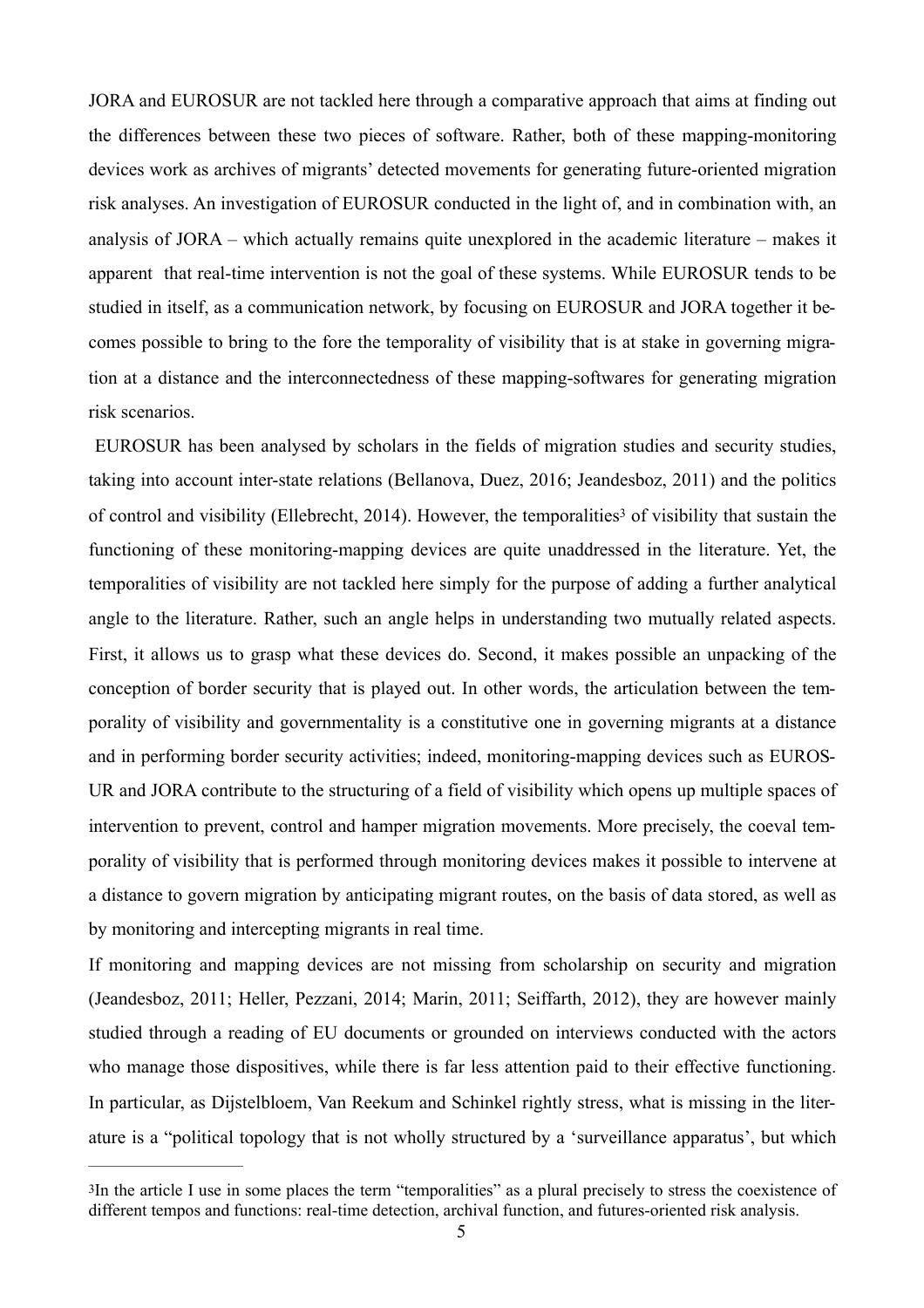transacts the workings of such an apparatus with migrants, vessels and tactics at sea" (Dijstelbloem et al., 2017: 225). At the same time, a burgeoning scholarship has investigated the proliferation of border surveillance technologies, ranging from biometric identification controls to smart borders and visualisation (Aas, 2005; Bigo, 2002; Dijstelbloem et al. 2017; Muller, 2010; Wilson, Weber, 2002). Nevertheless, the mapping-monitoring devices I take into account do not work through individual encounters between technologies and migrant bodies. Moreover, I approach these mappingmonitoring devices by shifting away from the primacy of the visual as such, towards an account of the mutual constitution of modes of visualisation, temporality of security, and new spaces of interventions.

The modes of government that are enacted through these mapping-monitoring systems do not work through individualising mechanisms of control: they look at migrants as parts of groups – e.g. Xnumber of migrants on a vessel – and as detected migrants' passages. The detection of migrants in real-time is not primarily conducted for border surveillance purposes but to build migration risk analyses and envisage preemptive spaces of governmentality that strengthen states' readiness to potentially react to border pressures and hybrid threats<sup>4</sup>. This argument could appear in contradiction with the very definition of EROSUR which is the "European Border Surveillance System". However, by bringing attention to the discrepancy between real-time detection and the deferral in time concerning mapping representation, the notion of border surveillance appears as partially inadequate to account for the archival function of EUROSUR and JORA and the production of futureoriented spaces of governmentality. Second, and relatedly, if we consider the politics of mapping that sustains JORA and EUROSUR, it is noticeable that these pieces of software represent neither migrants nor migration routes: instead they translate migrants' detected presences and passages into governable events. Such a consideration on mapping goes beyond analyses on visualisation, and actually reveals that what matters for EUROSUR and JORA's purposes is not the representation of migration movements per se but, rather, migration risk scenarios, which ground on the archival function of these systems. In fact, as I mentioned above, what is at stake is a "track-and-archive" gaze which strives to detect and spy on migrants in real-time in order to use such material to craft future-oriented migration risk scenarios.

On a methodological level, this paper is grounded on interviews with institutions and on direct observations of the functioning of EROSUR and JORA that I conducted between 2014 and 2016. I entered the control room of JORA in Pratica di Mare and of EUROSUR in Rome through official

<sup>4</sup>http://frontex.europa.eu/news/frontex-completed-first-set-of-vulnerability-assessments-hKB3h4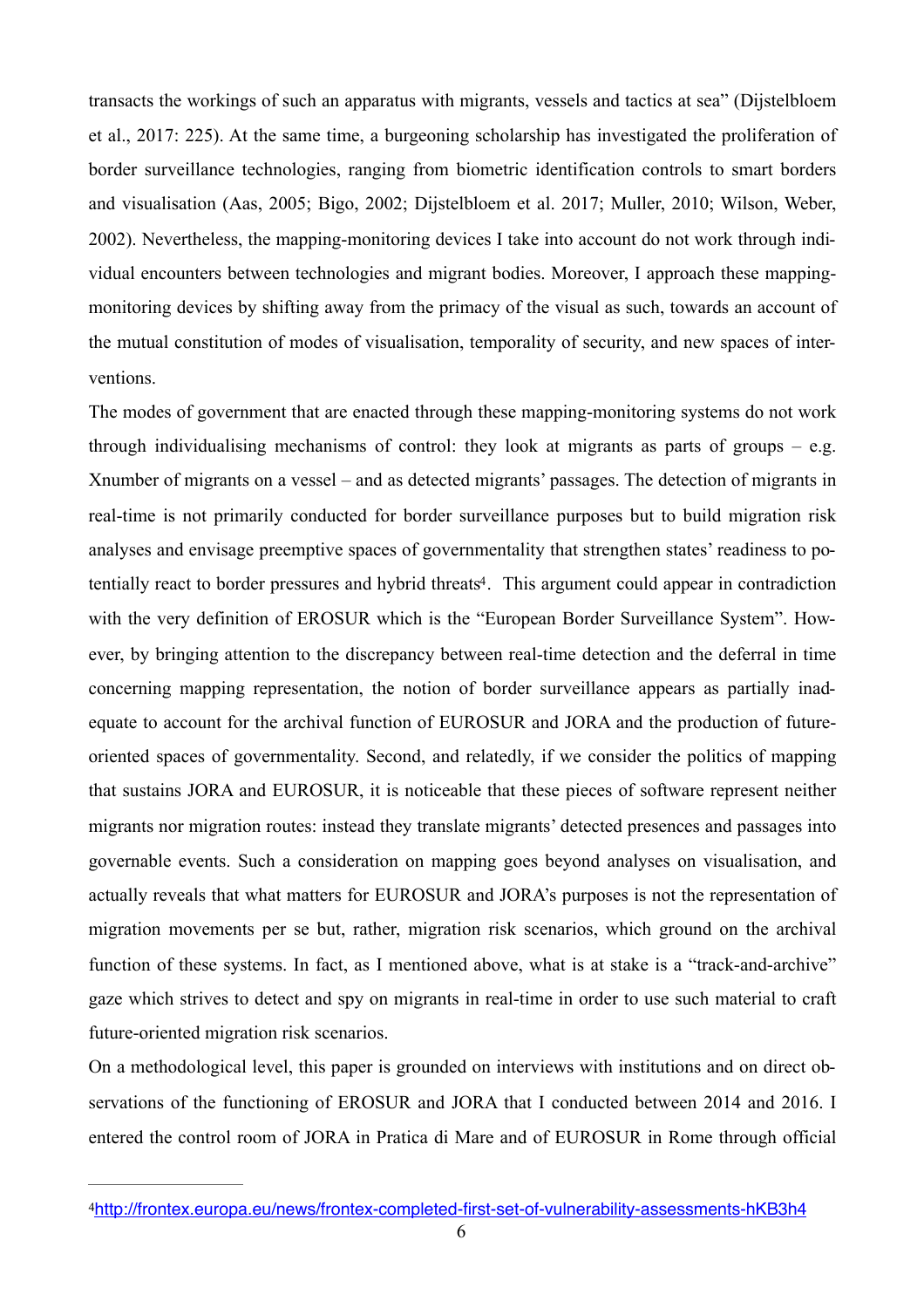requests made, respectively, to Frontex and to the EUROSUR National Coordination Point located in the Department of Public Security of the Italian Home Office in Rome. Yet, I was allowed to see the data visualised only on those days that I entered the monitoring rooms, and to ask for explanations about the way in which data are collected, shared, and visualized. As agreed during the interviews, in this paper I won't show any pictures of EUROSUR and JORA, since it is forbidden to take pictures inside the operational rooms. Such an empirical investigation is combined with a methodological approach that, building on the material turn in critical security studies (Aradau, 2010; Hansen, 2013; Squire, 2015), aims at "politicizing the materiality of security technology" (Bourne et al. 2015, p. 308)<sup> $\epsilon$ </sup>. This involves conceiving of "border security as practice", and taking "securitisation not just as a discursive process but at the level of its imbrication in technological processes" (Walters, 2014b: 102; see also Cote-Boucher, et al. 2014 ). I scrutinize how the spaces of governmentality they contribute to are crafted – instead of starting from discourses and institutional documents on security and seeing how they are "applied" in practice.

In this sense, the study of EUROSUR and JORA has been conducted on the basis of an "analytics of devices" (Amicelle, et al. 2015; Ruppert, et al. 2013); this latter centres on a Foucaultian conception of technology corresponding not to technical tools but to dispositives that generate and sustain practices and methods for governing subjects. Yet, instead of focusing on how different actors operate at the border (Mountz, 2010; Salter, 2012), this article brings a contribution to this literature by investigating the materialities of border security and the ways in which this latter is enacted through a specific articulation between temporalities of visibility and spaces of governmentality.

## *The coeval temporalities of mapping-software:*

JORA, which was activated in 2011, is "an information system used by Frontex and border guards of the EU member states and participating third countries where incidents are registered and validated by Frontex<sup>36</sup>. For the purposes of this article, it is worth highlighting the most relevant differences between the two pieces of software. Firstly, unlike EUROSUR, whose data are locally validated by each National Coordination Point, JORA is a centralized system – Frontex validates and

 $5$ This research has been realized through interviews and visits conducted in Italy with national and European actors in charge of managing migration monitoring and database tools. I visited the Eurosur Italian coordination point based in the Italian Home Office in Rome (July 2014, November 2015) the Frontex headquarters in Catania (November 2016) and Rome (January 2016), and interview with the Spanish company GMV (June 2016) and EMSA (August 2016). I also conducted interviews with the Italian Navy at the Navy Headquarters in Rome, in March 2014 and in July 2015 and the Italian Coast Guard (July 2016) and Doctors without Borders (Rome, August 2017).

<sup>6</sup>http://www.societalsecurity.eu/index.php?page=eu-crisis-management-systems#expand57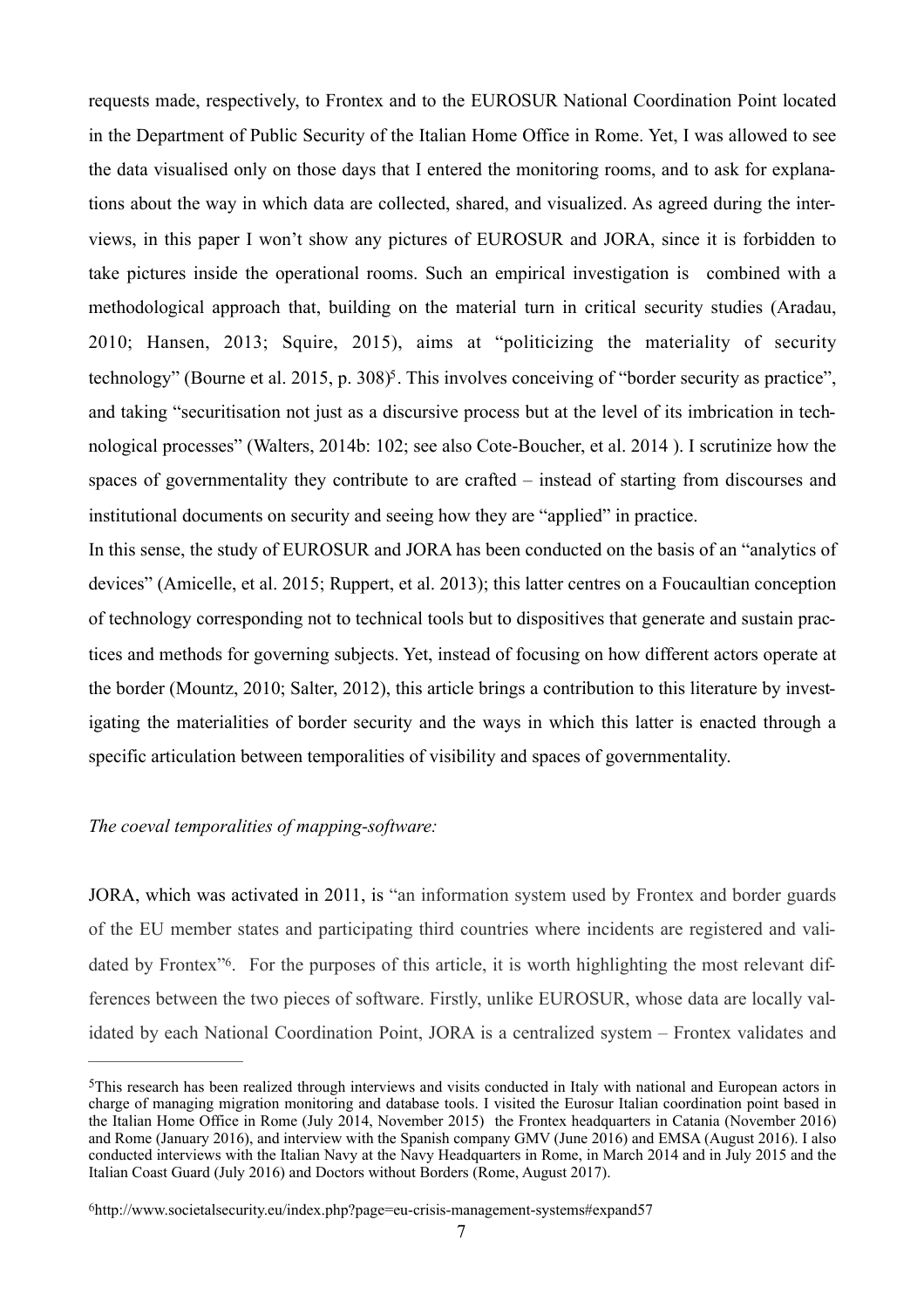manages all data from Warsaw. Secondly, JORA stores information concerning Frontex Joint Operations only, which can then be shared with EUROSUR, while this latter contains all data related to cross-border crime or irregular migration events spotted at the external frontiers of Europe. Thirdly, JORA's interface is much more complex than EUROSUR's, and more detailed in its data collection, due to the different angles through which a certain "migratory event" is recorded in the system. Finally, JORA is structured on a multi-level access system, while EUROSUR has only one access point.

January 20, 2016. Inside the monitoring room of Frontex's Italian headquarters in the military airport of Pratica di Mare near Rome, a Frontex officer accesses JORA software, entering a secured username and password and updating the map with a new migratory event. The "event" in question is a migrant vessel rescued by the Navy the day before near the island of Lampedusa: "since the event is by now closed, it can be visualized on the map, after being approved by the Frontex main headquarters in Warsaw" (Interview 1). After a few seconds a new coloured dot has been displayed on the map, containing heterogeneous information and data collected by national authorities and Frontex officers: the number of migrants on board, their nationality, the exact location and time of the rescue operation, and the nationality of the suspected smugglers.

JORA works more as dashboard software than as a monitoring mapping system, and its economy of visibility is based on a *multi-scalar gaze*.<sup>8</sup> Through such an expression, I refer to the multiple levels that are contained within JORA and that can be accessed simultaneously. Each of these level is characterised by a specific regime of visibility that, in turn, helps us to grasp the specific temporality of security which is played out in these devices. It is formed of five screens, each of them reporting a different situated-gaze on migration and grounded on a specific *sight epistemology.* That is to say, each screen generates a certain knowledge on the same migratory event through a specific visualisation mode. Importantly, such a sight epistemology includes a certain assemblage of temporalities of visibility – and can be named as a *temporal-sight epistemology*.

One screen is formed of coloured dots corresponding to "migratory events" detected in the Mediterranean. By clicking on a dot, the description of the event is displayed and contains information about the number of migrants, their nationalities, eventual smugglers arrested and the date and the location of the event. Yet, migratory events are not displayed on JORA in real-time but "only when

 $\frac{7}{10}$ Migratory event" is the technical expression employed by Eurosur and Frontex officers for designating migrant border crossings that are relevant to these systems.

*<sup>8</sup>*"JORA has had an important streamlining effect in the way that incidents arising from Frontex operations are processed. Before JORA, in 2011, FSC was able to process data from only six of the 16 Frontex operations carried out in that year" (Frontex, *Twelve seconds to decide,* 2014, p. 41).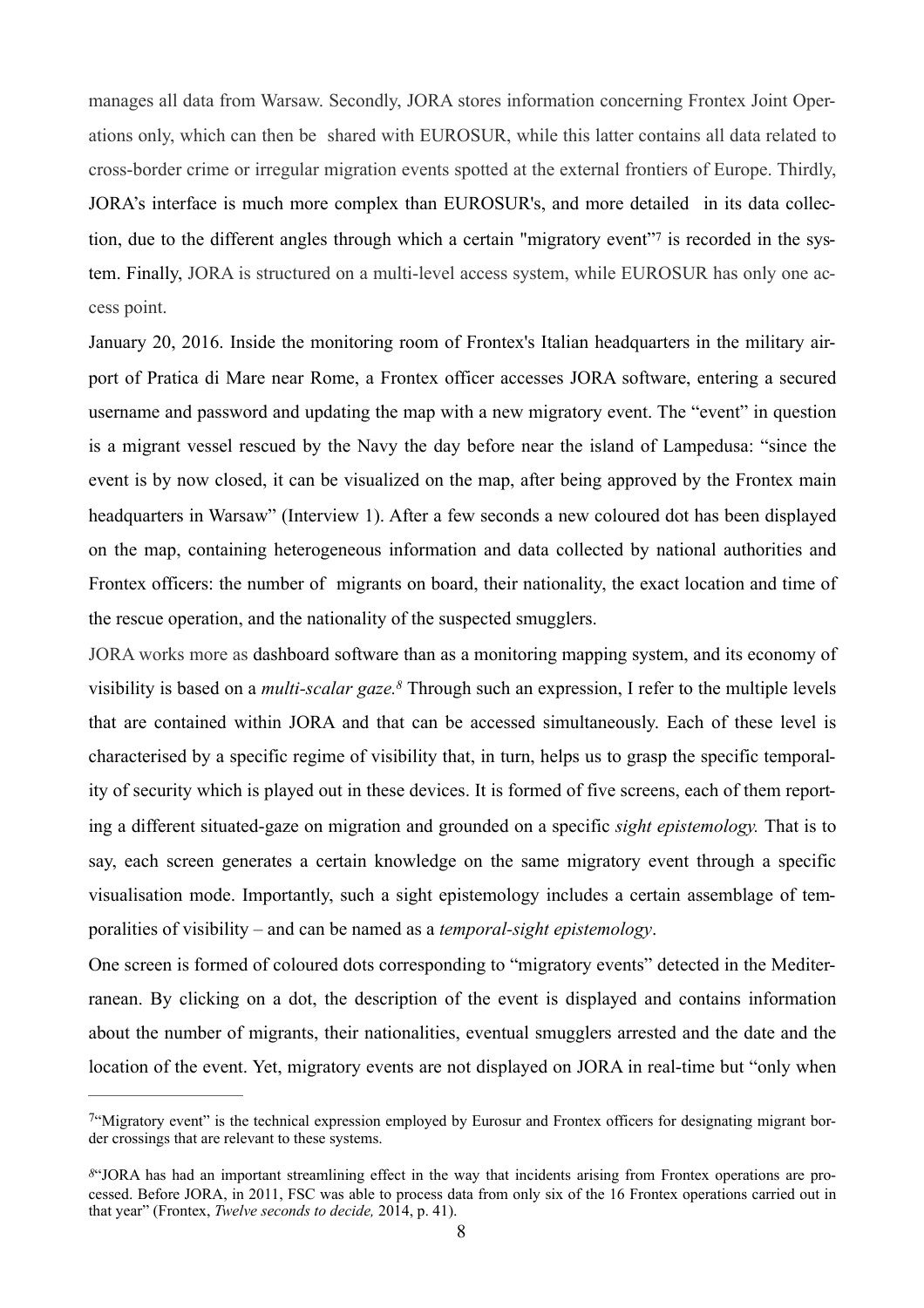it is finished and we have all information about it; this means that it could take from  $1$  to  $3$  days<sup>"9</sup>. Thus, this map is based on a what can be called an *epistemology of the even*t which consists in representing the occurrence of migrants intercepted or rescued through the data collected about them and about the moment of their being detected by radar. A second screen consists in the vessel tracking system, but that displays the location of the boats only after a validation step in which data are checked. In this case it is a nearly real-time epistemology of sight that is at stake, since it is the screen which most approximates the idea of a situational awareness picture.

A third screen is grounded on an archival "aerial epistemology" (Adey, Whitehead, Williams, 2013: 13) which is constantly updated in time and generates a temporal narrative of spaces: it consists of a set of comparative satellite images, taken from the European Space Agency (ESA): Frontex asks the ESA to provide them with satellite images of specific locations taken through the satellites Sentinel I and Sentinel II10 at different times, in order to see how a certain space has changed over time. For instance, a set of images contained in JORA is of a location on the coast of Sabrata in Libya: the satellite image taken in March 2015 shows a more or less void zone, with no relevant movement or presence, only few boats on the beach. A few months later (October 2015), an increased number of vessels and persons in the same area were detected by the satellite, proving that Sabrata is a migrant point of departure with an important smuggler network, crafting in this way a temporal narrative of the spatial transformations occurring in a targeted place. Thus, the temporality of visibility related to spatial changes potentially opens up a field of intervention that is not only future-oriented but also involves a struggle over the spatial economy – in this case, against the economy of smuggling – more than punctual actions for intercepting a vessel. Material evidence and traces that mark spatial transformations over time leads Frontex's officers to change action strategies: in the above-mentioned case, satellite images of the same place taken at a temporal distance provide evidence of the emergence of Sebrata as an important and highly surveilled migration departure point. Therefore, targeted places are monitored over time to grasp spatial formations at the "threshold of detectability" (Weizman, 2015). Such an expression is used here to refer both to spaces that get relevance due to their changed nature, and to the mobile boundaries between objects that are undetected and objects that are the target of a secret or public gaze. While the politics of targeting individuals, insightfully analysed by Gregoire Chamayou, is fundamentally based on a "life pattern" strategy

http://www.societalsecurity.eu/index.php?page=eu-crisis-management-systems#expand57 9

<sup>10</sup> These satellites were devised not for detecting migration but for other surveillance purposes. Moreover, as stressed by researchers at the BlueHub research centre of the European Union, these satellites are configured more for monitoring the land than the sea (Skype interview, July 28, 2016).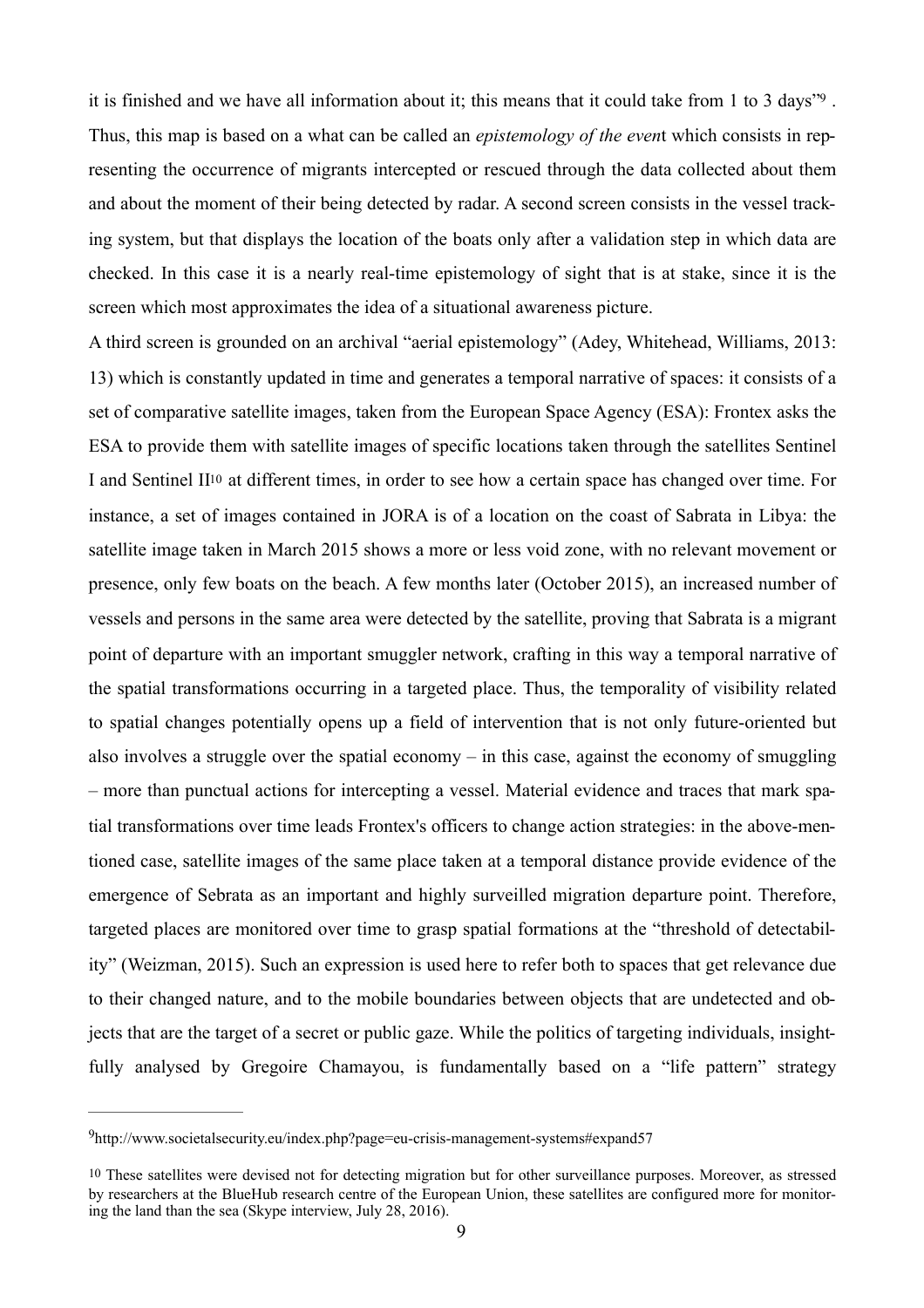(Chamayou, 2015), this is instead grounded on a spatial pattern logic, which takes into account how a certain space has transformed over time and how such transformation indicates a change in the economy of that place. The final screen of JORA is an archive of the images of the migrant vessels intercepted and seized at sea: neither migrants nor migration movements are the main target here but the material "logistic of migrant crossing" (Garelli, Tazzioli, 2017). In this case, the temporality of visibility that is played out is not related to a specific intervention but, rather, it forms the basis and the archive of the states' knowledge about migrant logistics of crossing. These multiple layers of sight do actually also reveal an irreducible heterogeneity of temporalities upon which different modes of intervention are structured (Cote-Boucher, 2017). I suggest that it would be misleading to encapsulate these multiple temporalities of visibility into a main and dominant one: in fact, it is precisely the intertwining of an archival function with a future-oriented one that opens up spaces of governmentality and strengthens states' preparedness to potential uncertainties.

Therefore, each migratory event is apprehended from different angles: as a single event – the dot containing information – as a factor that impacts on the level of risk of a certain frontier, or from the point of view of the spatial infrastructures that make it possible for an event to occur. In this case, the mapping gaze takes migration as a phenomenon to govern, discipline and contain. What is relevant to the functioning of JORA is not the identity of the migrants detected, but the translation of a border crossing or of a migrant boat into an "event" and its degree of governability. Ultimately, it is the migrant vessel that is targeted as a suspect object, and that it is scrutinized both in its trajectory and in its composition. What is relevant at this stage is not the question "*who are the migrants on board?"* but, rather, one of "*what is, approximately, the estimated number of migrants on the vessels?"* in order to assess the "size" of that event.

Hence, it is a mapping gaze that does not look at migrants per se, but instead crafts migratory events as phenomena to govern and as a complex of human and non-human elements: the migratory event is captured and scrutinized from different spatial scales and through the "logistics spaces" (Cowen, 2014: 2) of migration – e.g. the spaces of migrant departures, infrastructures and transports. In this regard, William Walters's considerations on "viapolitics" enable the bringing of attention to the centrality of vehicles for coming to grips with the contested field of migration governmentality: "a focus on the material properties of the mode of transportation […] can illuminate how different vehicles and their systems offer limits and possibilities for migration politics" (Walters, 2014a: 12). Thus, the logistics of migrant crossing that these systems look at and capture is what is translated into the abstract spaces of governmentality. In order to hamper migrants from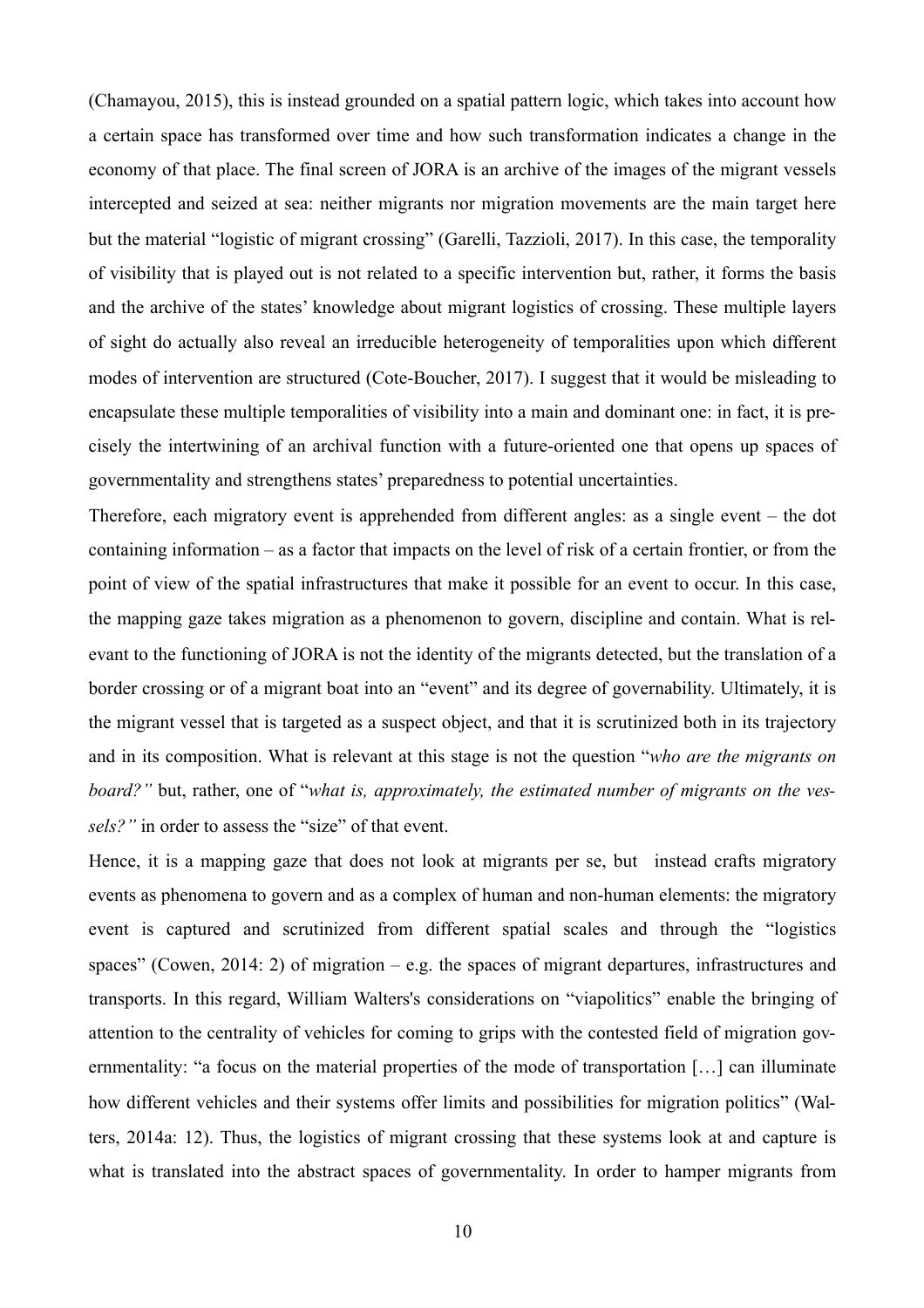crossing the sea and becoming lives to rescue, actually the target of the mapping gaze has to shift from the migrants to their logistics of crossing.

### *The deferred temporality of migration governmentality at a distance.*

EUROSUR, the European External Border Surveillance System, was launched by the EU in December 2013: conceived as "the system of the systems"11, it has been presented as a tool for building a common pre-frontier intelligence picture of what happens at the external borders of Europe and as a mapping database elaborating information logged in different national and European monitoring devices and databases<sup>12</sup>. The real-time map picture that EUROSUR is expected to generate is not about any events occurring at the external frontiers, but only of the illegal crossings and border crimes happening at the external borders of Europe. What does EUROSUR effectively display on the map and how does it represent migrations?

What the EUROSUR map visualises and represents are neither migration movements nor migrants. The EUROSUR screen displays a map of coloured dots, each of them corresponding to a migratory event; that is say to an irregular border crossing or to a border-crossing crime. It could be argued that EUROSUR structures the form and the meaning of what an event (of concern) is  $13$ . Nevertheless, more than the dots signifying the single events, what characterises EUROSUR's map are the national coloured borders, whose colours depend on the "level of impact" factor associated with any frontier. It is not the number of migration events that have occurred at a certain border that determines if that frontier will be green (low risk), yellow (medium) or red (high risk) but their "impact". How is the impact factor exactly determined as a combination of multiple migratory events? Policemen who work in National Coordination Centres and manage the system on an operational level caution against the tendency to overstate the use of data evidence for establishing levels of risk: "on an operational level it is important to highlight that levels of risk and the impact factor cannot be deduced from mathematical formula only, and are instead the outcome of a complex political evalu-

<sup>11&</sup>quot;Examining the creation of a European Border Surveillance System", (MEMO/08/086). See also http://eur-lex.europa.eu/legal-content/IT/TXT/?uri=URISERV%3Al14579

 $12$ In particular, data are taken from: the national databases of the Navy and the Coast Guard, the European Space Agency and Frontex.

<sup>13</sup>In principle any migrant vessel that is detected at sea and that is irregularly entering an EU member state is translated into an "event" and becomes of EUROSUR's concern.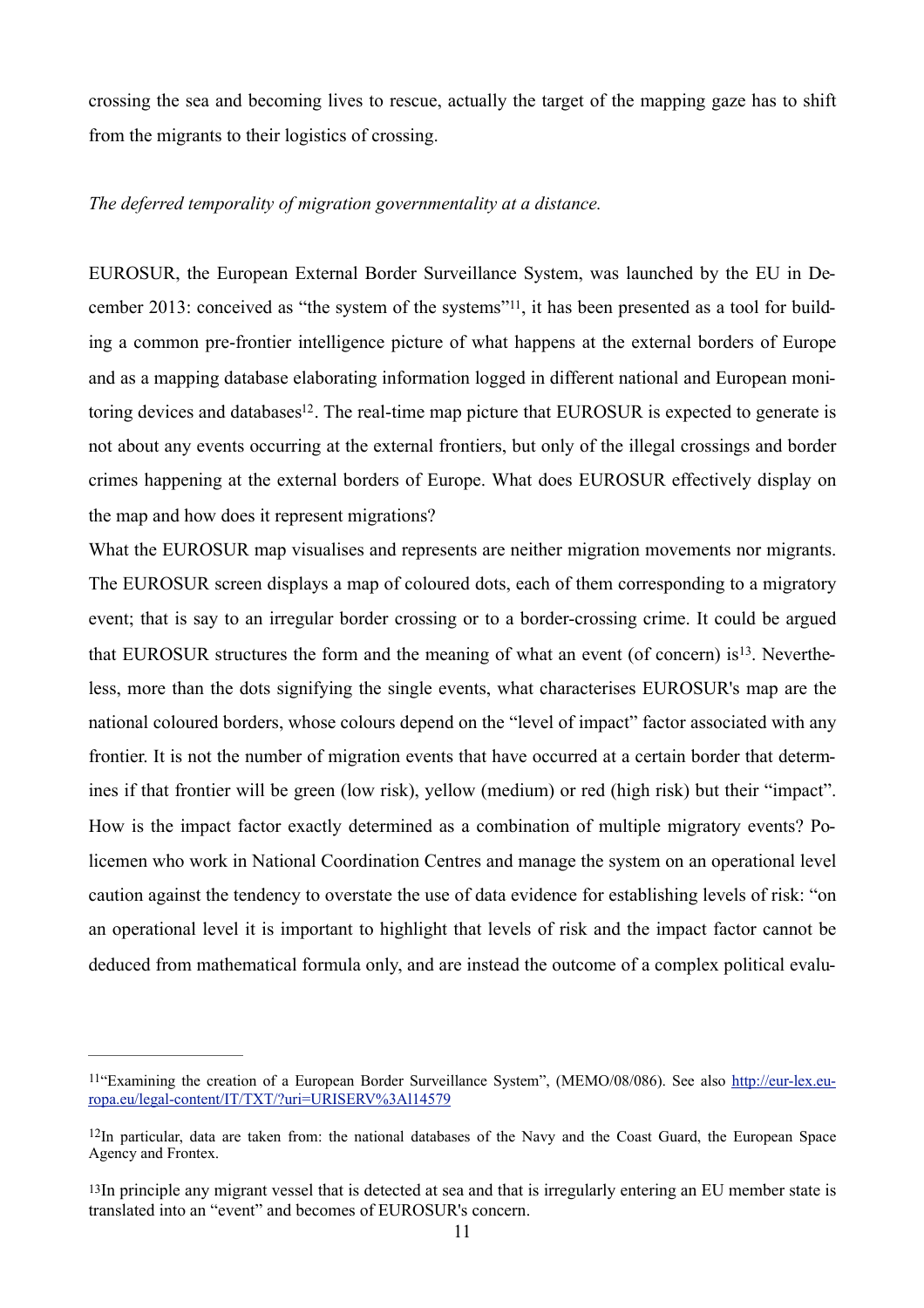$a$ tion<sup>14</sup> which also includes factors like the geographical position of member states and their experience in managing migration" (Interview 2).

In fact, the colour of a frontier is not determined in real-time: it is the outcome of an accumulative process, that is of individual migratory events taking place at that border which are then detected and stored in EUROSUR. When the colour of a frontier changes it is because on a European level, and building on Frontex's risk analysis, "it is established that the border stress that a certain frontier experiences due to the migratory pressures has been considerably increased or decreased". Such a decision is not a smooth process; rather, it is the result of a battle between member states and the EU, insofar as a red border means receiving much more financial support from the European Commission than if the same border is coloured green. This results in member states tending to put on the map as many migratory events of concern as possible, in order to get more financial support. The evaluation made about how to colour a certain frontier depends on the elaboration of past events stored in EUROSUR, combined with a preemptive approach that, starting from the data collected, envisages future scenarios of migratory risk. Hence, the "border impact" exceeds the borderline and includes the political and economic effects related to the governability triggered by the phenomena and by the apprehension of migrants by national authorities. Levels of risk indicators and risk analyses are not conceived for disciplining migration movements but for putting into place measures to enhance border stress capacities.

The use of EUROSUR for producing risk analyses was confirmed to me by Frontex officers at the European Regional Task Force Office (EURTF) in Catania, where Frontex works in coordination with Europol, Easo and Eunavfor Med, for "the management of migration crises in the most affected areas"<sup>15</sup> supporting Italian authorities. "Risk analyses are generated elaborating on the migratory trends that EUROSUR visualises and by paying attention to the alterations at the level of border impact at different frontiers of Europe" (Interview 3). The EUROSUR Analysis Layer User Group is the working group coordinated by the Frontex Risk Analysis Unit (RAU) which is in charge of producing a sort of crisis narrative, that is an updated map of the migratory risk scenarios, on the basis of data entered into EUROSUR. In this regard, it is important to highlight that EUROSUR's visualisation of level of migration risk does actually correspond to the increasing use in EU documents of "hotspot" terminology and images: in fact, hotspots pertain to "risk" levels as

 $14$  The arrival of X number of migrants in two different member states does not result in the same impact factor. Moreover, the number is not enough for assessing the impact factor: the migrant composition is likewise a crucial element, depending on their degree of manageability of the event.

<sup>15</sup>http://frontex.europa.eu/news/eurtf-office-in-catania-inaugurated-fcQoSr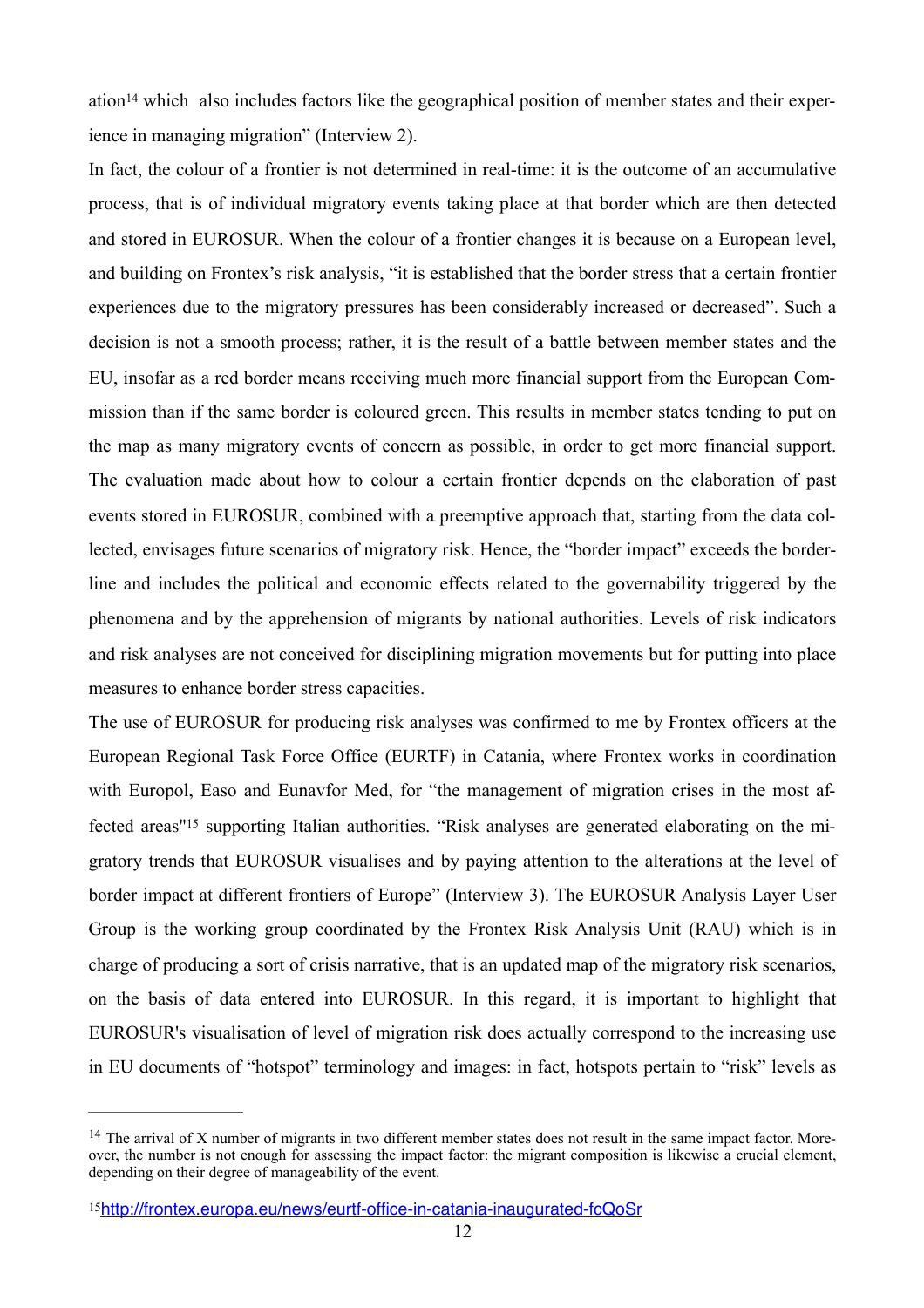they represent the critical sites along the EU borders that are characterised by migratory events. Therefore, the visualisation of migration in terms of level of risk contributes to posit a nexus between *border (sites)* and *crisis:* hotspots are named for pointing to the need to intervene in situations of crisis.

The control rooms of EUROSUR and JORA are based on a highly restricted access which generates a closed-circuit visibility: the state gaze on migration – that consists in the modes of visibility employed by states for detecting and controlling migration – is not of public concern. The archival function of the software was stressed by EUROSUR's officers during my visit at the National Coordination Point in Rome: EUROSUR and JORA make it possible to recover what had been detected in a specific location and at a specific time in the past – what is technically called "historical pattern", which refers to the possibility to interrogate the archives of the two mapping-monitoring devices. This is crucial to the functioning of EUROSUR and JORA not only for crafting the "migration crisis" narrative, but also for tracing general migration trends.

By entering the date and the exact location into the computer, the police officer showed me what was detected in the Central Mediterranean, in an area close to South-Eastern Sicily on a day that he took as a sample. Three red dots indicating a migrant illegal crossing appeared on the screen in correspondence to that geographical area. Yet, when I asked him to recover the history of what had happened near the island of Lampedusa on September 6, 2012, he suddenly stopped searching: the date I requested in fact corresponded to the day on which a huge "ghost" migrant shipwreck happened near Lampedusa and there is still a trial underway against the Italian authorities for the failure to assist migrants in distress.16

The "story" of any dot contained in EUROSUR is the result of a *close-up gaze* combined with a *sight at distance*: what is displayed on EUROSUR and JORA consists of both what monitoring systems see – e.g. migrant vessels – and what is collected on the ground through interviews conducted with migrants. Therefore, what is displayed on the map is the result of a migratory event as it is visually captured over time – e.g. a migrant vessel detected at sea, then during the rescue operation and finally upon disembarkation. Only some of the data contained in those map-archives stem directly from the same systems or other connected to them, while a part of the information visualised

<sup>&</sup>lt;sup>16</sup> This is considered a "ghost shipwreck" by Italian authorities: on September 6, 2012, a boat with 135 Tunisian migrants sank a few miles away from Lampedusa. 56 people were rescued, 6 corpses were recovered some days after, and 73 are still missing. The Italian Coast Guard has been accused by NGOs of not answering the SOS calls sent by the migrants and for the delay in going to rescue the migrants. http://palermo.repubblica.it/cronaca/2012/09/09/news/ sbarchi\_lampedusa-42213505/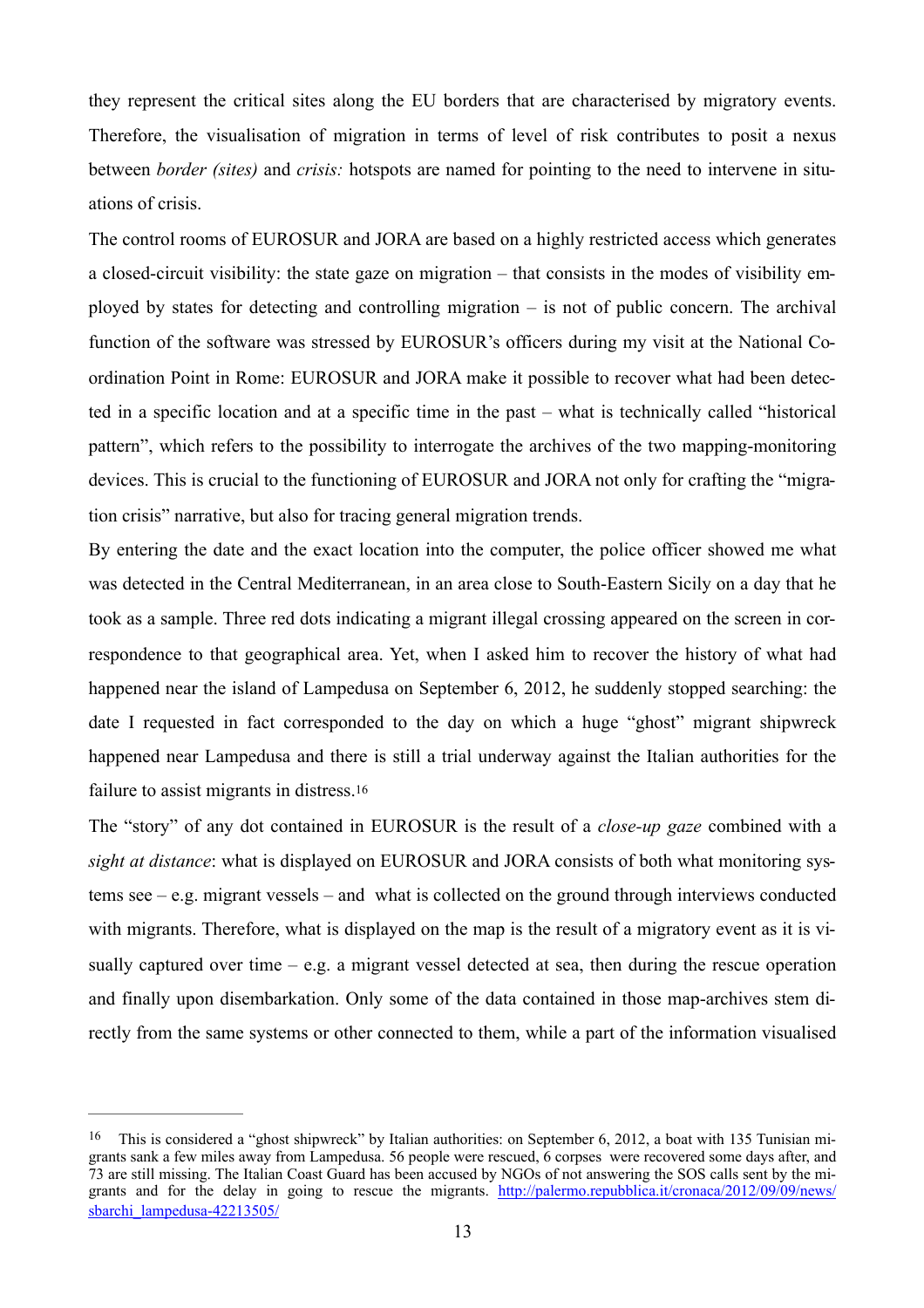is the result of an operation of *knowledge extraction*, that is migrants who are asked to give details about the smuggling network they used and about their journey.

### *Human security or border vulnerability ?*

Differently from JORA, which has not been so much advertised by the EU, EUROSUR has been promoted by the EU as an information exchange system which enhances the possibilities of "saving migrants' lives at sea and fighting cross-border crime"17. This ambivalent *humanitarian-police* task has been criticized by activists and scholars who contend that, actually, EUROSUR has not been devised for intervening promptly to rescue migrants at sea (Heller, Jones, 2014). Actually, this 'humanitarian' aim was only inserted into the EUROSUR mandate at a late stage, along with the original goals of preventing cross-border crime (including human smuggling) and irregular migration. These three goals, moreover, amount to much the same thing: 'intercepting' and 'rescuing' migrants at sea" (Andersson, 2016: 12).

Instead of disputing the gap between the rhetoric of EU documents and the effective way in which EUROSUR is operating, I shift the attention to the temporality of visibility. The real-time gaze is in fact the material condition for getting a situational awareness picture of the external borders of Europe. Yet, scrutinizing not only *what* is put in EUROSUR, but also *how long after* a migration event is displayed on the map, it becomes clear that prompt intervention is far from being the goal of EU-ROSUR. The average time of latency between a migration event being added to the map and being displayed is of some hours and can reach one day. Such a delay depends in part on the technical limits of the system: that is, there is a time required for national Coordination Centers to process data. Moreover, as declared by GMV, the Spanish company that is in charge of improving EURO-SUR, there are still difficulties in visualising too many data and too much information at the same time (Interview 4). Nevertheless, the time of latency is also the result of the temporality of intervention that underpins EUROSUR: even if getting a (nearly) real-time situational picture is effectively one of EUROSUR's main tasks, it is not according to real-time temporality that EUROSUR works and impacts on migrations. Indeed, events of concern are added to the map only once they are concluded – for instance, when a group of migrants intercepted and rescued at sea disembark in Italy.

<sup>17</sup> http://europa.eu/rapid/press-release\_MEMO-13-578\_en.htm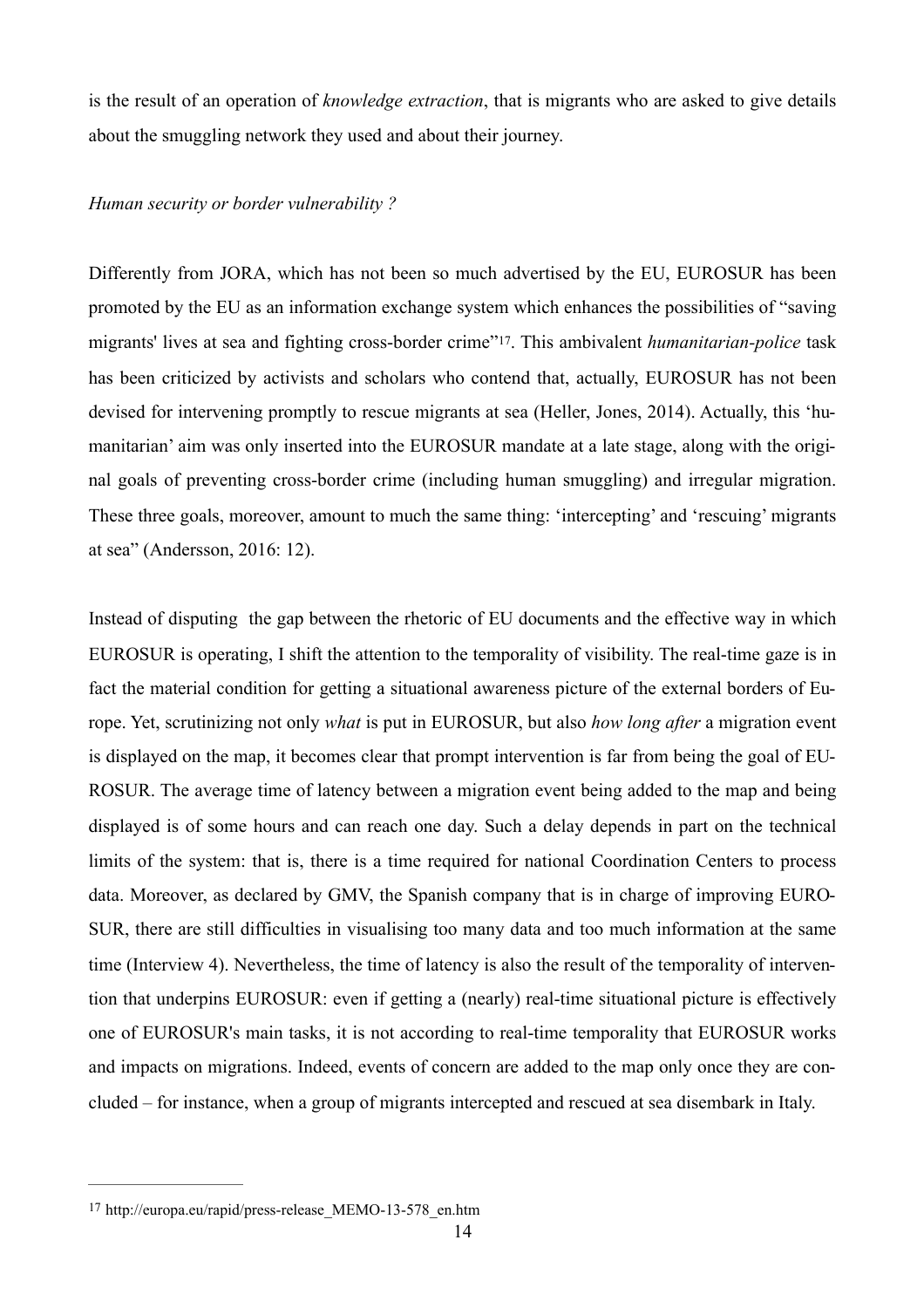EUROSUR keeps the event open to updates instead of crystallising it once and for all: if after some time additional information and data are collected by national authorities about a migration event that has occurred, the dot on the screen corresponding to that event is updated. In the main operational room of the Italian Navy Headquarters in Rome, there is no screen with the EUROSUR map: when I entered the room, a Navy officer explained to me the current situation in the Mediterranean, pointing to the different screens which displayed the position and movements of boats that had been spotted by radar or which showed vessels communicating their own location through the AIS system.18 One of the screens was displaying instead the images captured by a drone used for monitoring the central Mediterranean: "we always work in real-time, the data we receive from coastal or naval radar are immediately visualised on the map – while this is not the case with satellite images; and it is on the basis of this real-time visualisation that we can also intervene promptly" (Interview 5). To what extent is EUROSUR used by the Navy in its daily activities? EUROSUR is not a piece of software that the Navy employs in search and rescue operations, or for detecting vessels. Rather, the Navy is requested to send to EUROSUR the data collected, although as military actors they can keep some information secret – such as the locations of their own vessels: "we can access EURO-SUR, but its usefulness is far more for building an archive that can then be accessed in the future in order to address changes in migration trends, than for monitoring and acting in real-time" (Interview 6).

Hence, the double-edged task of fighting irregular migration and saving migrants' lives appears as radically discordant with the temporality of the effective functioning of EUROSUR that I illustrated above. The goal of saving migrants' lives is increasingly mentioned in Frontex reports, but the way in which human security is conceived remains fundamentally vague. To what extent can migrant lives be saved? "The functioning of monitoring systems like EUROSUR generates an *effect of deterrence*, discouraging migrants from crossing the sea" (Interview 7). Therefore, human security is ultimately conceived in terms of deterrence, that is as measures for preventing migrant departures, and deterring them from coming to Europe to seek asylum. The fact that saving migrant lives is defined through a politics of deterrence – not letting migrants cross the Mediterranean – should be read as part of a broader tendency, I suggest, which is at stake in EU migration governmentality, in particular concerning migrant deaths in the Mediterranean. That is, granting protection to the migrants is equated with preventing them from crossing the sea, without at the same time establishing safe channels to come to Europe.

<sup>18</sup> The AIS is the Automatic Identification System that is used for tracking vessels at sea in real time. Vessels are obliged to use AIS equipment. This allows authorities to have a real-time picture of maritime traffic.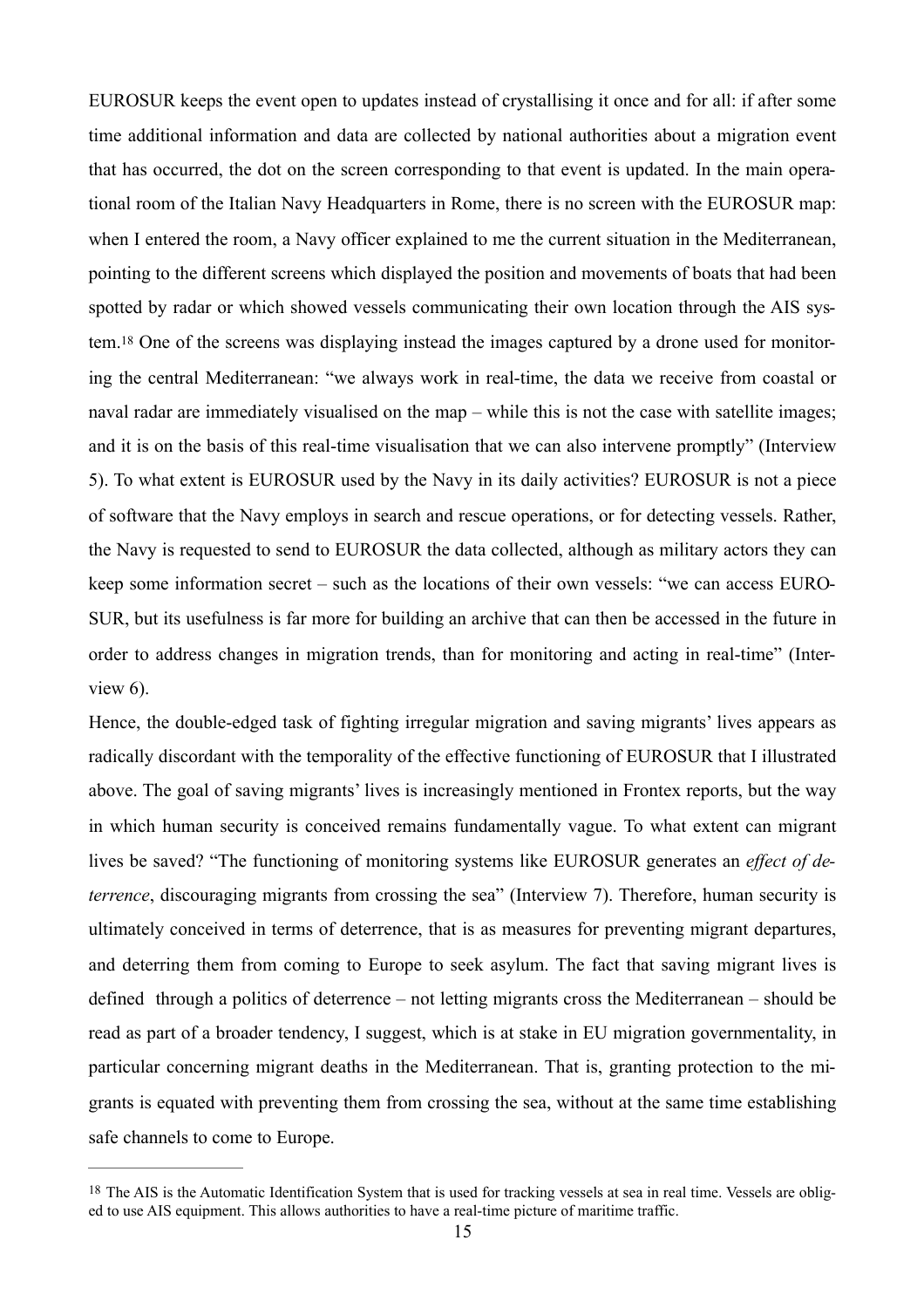With the launch of the European Border and Coast Guard (EBCG) in October 2016, saving migrant lives has been explicitly described in Frontex documents in terms of search and rescue operations. In the Regulation of the newborn EBCG, the "technical and operational assistance in the support of search and rescue operations for persons in distress at sea"19 is listed as part of border management and border security strategies. Notably, the support to search and rescue operations is conceived within the framework of border control at the external frontiers of Europe and "surveillance" is the accepted term used to refer to a de facto much wider array of possible activities"<sup>20</sup> (Carrera, Den Hertog, 2015: 10). More practically, the boundaries between rescuing migrants and intercepting migrant vessels, that is between rescue and capture or containment, are in fact more and more blurred. Rather, the number of migrants rescued and taken to Europe become part of the information and data collected for the "vulnerability assessment"<sup>21</sup> that the European Border Guard and Coast Guard is in charge of conducting regularly, and EUROSUR plays a role as the main archive used for evaluating states' border vulnerability<sup>22</sup>.

If we explore the meaning of "risk" that underpins EUROSUR (and JORA) visualisations, we see that it is defined by Frontex through three meanings: "threat, vulnerability and impact", and thus risk in the context of migration monitoring maps is related to the *border stress* that affects a frontier – in the present or potentially. Risk is conceived as potential pressure on the border that is visualised on these maps. Border security itself is defined through risk management: the forms of visualisation produced by EUROSUR and JORA stage spaces that are composed of changeable variables (the migratory events) and that should be managed accordingly, more than presenting migration as a threat in itself and migrants as enemies. Unlike traditional migration maps which depict "migration flows" as arrows pointing to Europe, these systems provide a much more nuanced representation of migration as a phenomenon to be managed by focusing on critical migration hotspots and on migration routes: in the scenarios visualised, the component of future and present potential risk could

<sup>19</sup>http://frontex.europa.eu/assets/Legal\_basis/European\_Border\_and\_Coast\_Guard.pdf

<sup>&</sup>lt;sup>20</sup> The role of EUROSUR fades into the background: the utility of EUROSUR in detecting migrant vessels in distress is only mentioned in passing in Frontex news. It is in fact through national coast radar networks, migrant SOAS calls as well as through radar implemented on the Navy vessels that migrant boats in distress are detected.,

<sup>21</sup> Vulnerability assessments provide information about member states' "capacities and readiness to […] deal with possible large numbers of arrivals of migrants at their borders as well as their contingency plans on border management".https://www.montesquieu-instituut.nl/id/vk83d62wolwe/nieuws/questions\_answers\_the\_new\_european? ctx=vjxejzh2cepg&tab=1

<sup>&</sup>lt;sup>22</sup> https://www.montesquieu-instituut.nl/id/vk83d62wolwe/nieuws/questions\_answers\_the\_new\_european?ctx=vjxejzh2cepg&tab=1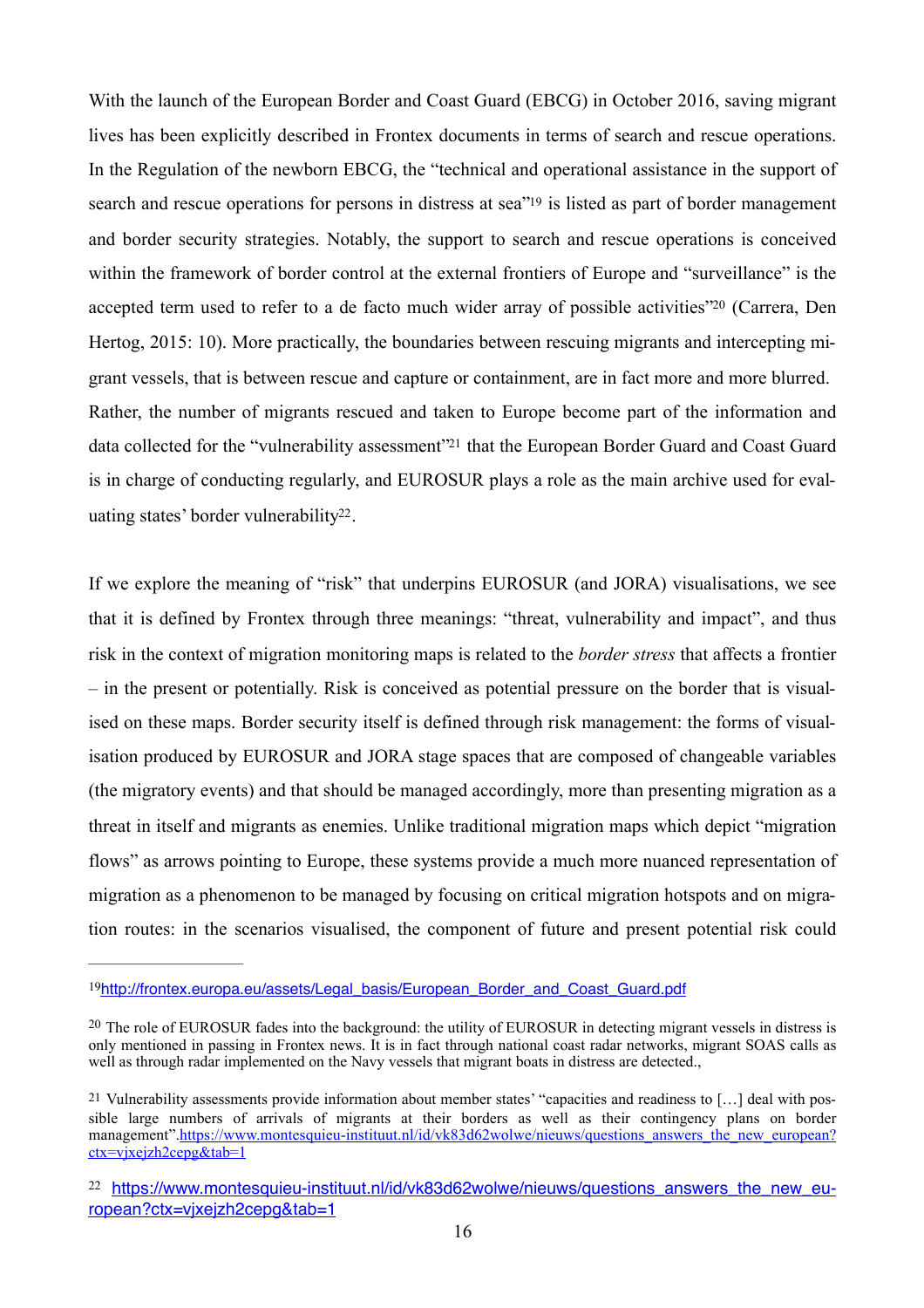never be eradicated once for all and, consequently, requires a versatility in governmental responses. The monitoring activity – *visibility* as the act of sight – is effectively in real-time, while *visualisation* is not; and not even the rationality of intervention that, as I illustrated above, is in fact futureoriented. Relatedly, security is in a way deferred to a near future but grounded on mapping activities conducted in real-time: for setting preventive strategies and responding to future migratory risk, migrations and the changes in the logistics of crossing need to be constantly monitored.

However, it is not in terms of "threat" and of "migrant invasion" that these systems produce and visualise the events on the map, but, rather, on the basis of the degree of governability of every single migratory event. The migrants' presence is translated into abstract dots and lines that have little to do with the materiality of migrant vessels arriving in Europe, nor with the border spectacle produced through the images that circulate in the media. Migration is crafted as a phenomenon to govern in which "the sovereign order is no longer simply that of decision, but also that of imagination" (Aradau, et al. 2008: 152). This means that it is less a question of responding to a specific security-threat than of setting out a space of governmentality that assesses migration impact factors and is simultaneously equipped for tackling migration as a crisis. In this sense, we can speak of a pre-emptive character of future-oriented maps. The spaces of intervention are envisaged building on migration trends grasped through EUROSUR and JORA's archival function and, at the same time, by enforcing states' preparedness in the face of potential but not fully determinable "migration risks". These latter are defined at the level of object (migrants themselves) but cannot be fully calculated in their actual reality (changes in migration routes, future migrant composition). Importantly, migration is assumed as a factor of crisis, that is a structural phenomenon, and not a mere emergency, that however constantly generates new scenarios of risk that are not fully predictable.

The migrant condition that is often associated with clandestinity and invisibility – strategically played out by migrants and generated by migration laws – is at the same time characterised by a pervasive visibilisation of the subjects at different scales – e.g. close up visibility through identification procedures, visibility at distance through monitoring systems. In a way, the paradox of "irregular" migration, forced to constantly move on the sly, consists in the condition of being the hypervisiblised subjects par excellence. That said, the regime of visibility being at stake in migration governmentality cannot be analysed in terms of a disciplinary-panopticon gaze (Tazzioli, Walters, 2016). By disciplinary-panopticon gaze I refer to an operation of constant monitoring, aimed at producing a generalised surveillance and generating "a state of conscious and permanent visibility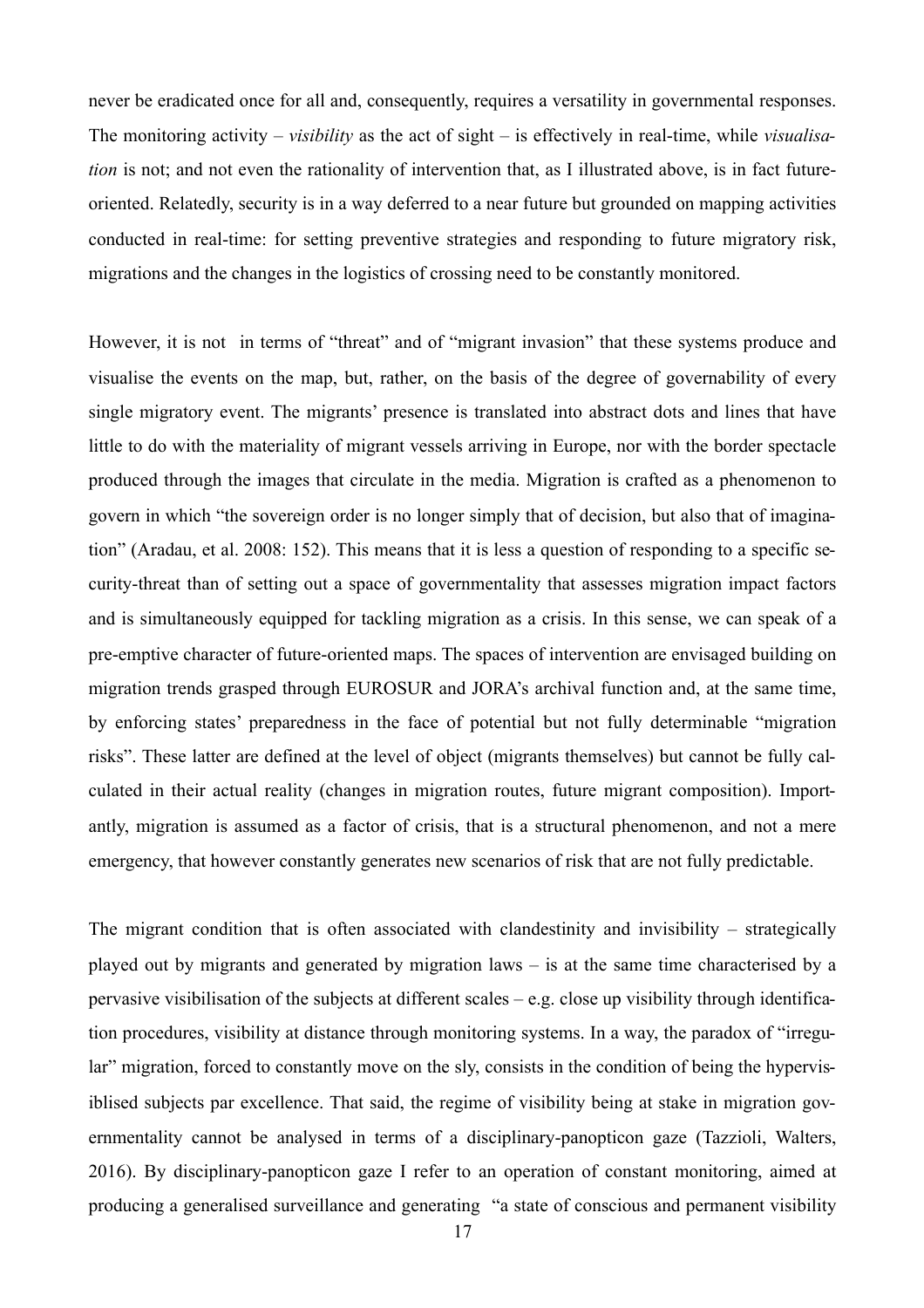that assures the automatic functioning of power" (Foucault, 1995: 129). As the above illustration of EUROSUR and JORA shows, what is generated through these monitoring systems in the Mediterranean is less border surveillance than the visualisation, deferred in time, of migration risk scenarios. Actually, real-time border surveillance is not absent in the activities of JORA and EUROSUR but it is functional to the production of data-archives apt for generating migration risk scenarios.

Although it goes beyond the scope of this paper to investigate the politics of visibility at play in the Mediterranean, it should be noted that the spectrum of visibility that the systems for tracking and archiving migration movements generate is by no means an overall picture of the Mediterranean. This aspect is directly related with the archival and preemptive functions of JORA and EURO-SUR's maps. Even if EUROSUR has been promoted as system for generating a situational awareness picture, actually the data and information stored are not used for generating detailed maps representing all migratory events but for visualising quite abstract spaces in which single migration incidents are taken into account or determining the risk level of a certain frontier.

The technical limits of surveillance tools have been explicitly addressed in the EU document proposing the creation of Eurosur  $(2008)^{23}$ . Most of the time "illegal" migration movements at sea are not detected directly but are discovered as "anomalies"24 grasped within the normal flow of maritime traffic through the "Anomaly Detection Service", which is based on the use of algorithms and managed by the European Maritime Safety Agency (EMSA)25. Yet, beyond technical limits, mapping-monitoring devices are grounded on a highly selective regime of visibility, in terms of what is looked at, as well as for the *desultory time pace* of visibility. What is monitored are only migratory events of concern – "irregular" border crossings and border crime activities – and what is then visualized is a translation of those events into mapping codes according to the level of impact of each of those events. The desultory time pace of mapping depends both on the uneven time of latency before an event is visualized, and on the fact that for a migratory event to occur this has to be detected by monitoring tools – in other words, border crossing movements become "events" only insofar as they are seen and clash with power's eyes.

<sup>&</sup>lt;sup>23</sup>"Satellites are useful for monitoring and intelligence gathering with regard to pre-defined areas, but are currently of limited use for tracking" *Examining the creation of a European Border Surveillance System (EUROSUR)*, COM 2008 (68) final.

<sup>24</sup>For instance, an anomaly is observed when coastal radar detects a vessel that is not visible in the VMS system (http:// ec.europa.eu/fisheries/cfp/control/technologies/vms/index\_en.htm). This means that the vessel in question operates without activating GPS function in order to remain invisible.

<sup>&</sup>lt;sup>25</sup> It is the European Maritime Safety Agency that provides services and technical support to Frontex for detecting anomalies (Interview with EMSA officer, October 17, 2016).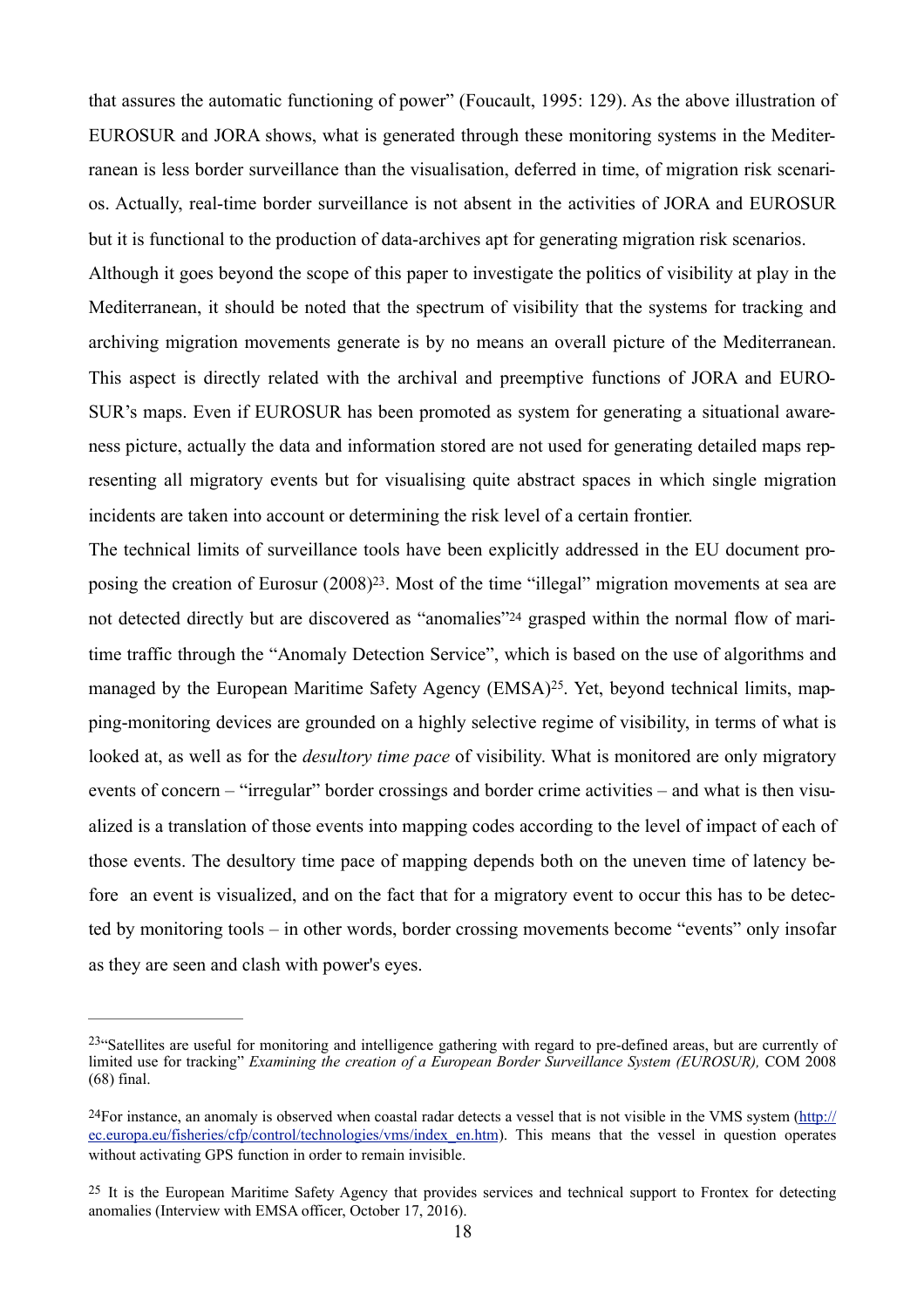### *Conclusion:*

The *spy, track and archive* functions performed by migration mapping software are put to work by Frontex for generating a "vulnerability assessment" of member states and producing future oriented migration risk scenarios that take migrants less as an eradicable threat than in terms of a constitutive "crisis". Through an analysis of the temporalities of visibility that are at stake in the government of migration at a distance, this article has shown that migration mapping-monitoring software is not conceived for performing border surveillance but for crafting future spaces of governmentality. As Julien Jeandesbodz has argued, EUROSUR has contributed to relevant shifts in the way in which border security is conceived, both at the level of the space "where controls occur", and because it tries to "anticipate both geographically and temporally on border crossings, by categorising circulations according to their degree of 'risk'" (Jeandesbodz, 2011: 4). Thus, border controls and national sovereignty part ways (Basaran, 2008; Mezzadra, Neilson, 2013) while the function of control itself *scatters across space and time*. In a related way, not only are techniques of control "much less visible than police working on the front lines of border control" (Bigo, 2008: 21); rather, control turns out to be recast in terms of the crafting of spaces of governmentality envisaged from the combination of the archival function – which stores and elaborates on migration trends – and of a preemptive temporality of security. Ultimately, even more than a question of border displacement beyond the geopolitical frontier-lines, these migration monitoring-mapping systems are less concerned with securing borders (border surveillance) or with generating new borders beyond the national ones, than with producing spaces and crafting scenarios of risk.

How does such a *track-and-archive* gaze bear on migrants? What are the effects that these kinds of mapping software generate on migrant lives? EUROSUR and JORA function at a certain level of secrecy; they are therefore unknown to the migrants. As a consequence, despite the fact that the EUROSUR and JORA officers claim to be aiming at a deterrence effect, therefore discouraging the migrants' engagement in the crossing, the migrants are rarely aware of the existence of this mapping software. In fact, as this article has shown, the *track-and-archive* gaze, which strives to detect migrants in real time, does not intervene on the spot – by blocking or saving migrants – and is instead predicated upon a deferred temporality of security. Migrants' chances of crossing the Mediterranean and reaching Europe are more or less higher depending on being spotted by the multiplicity of technological eyes that watch the Mediterranean – such as radar and satellites. *Being seen* can mean being pushed back on the high sea, or being saved and ferried to Europe, or being rescued and taken back to Libya. The potential traps of rescue operations correspond to the constitutive reversib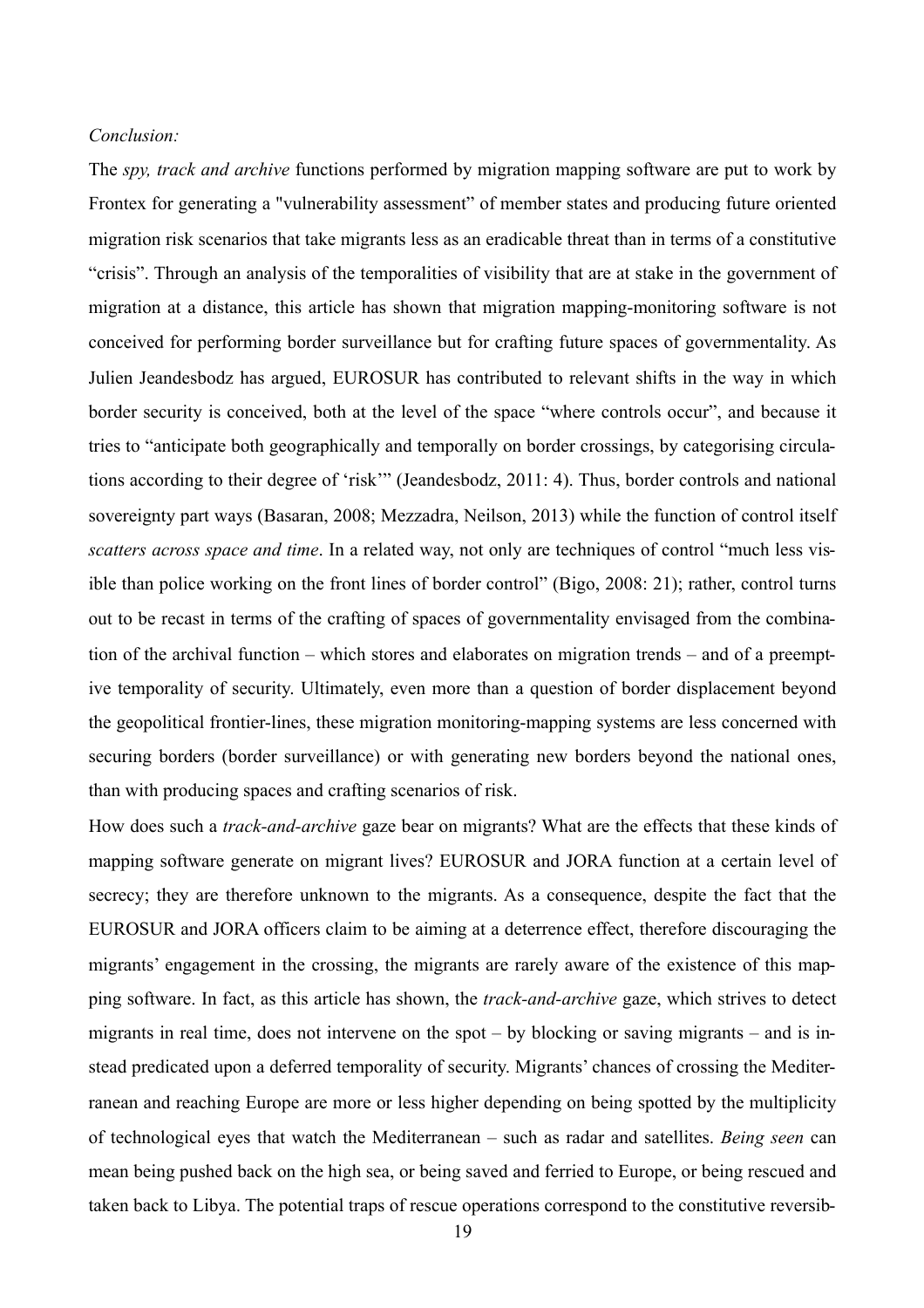ility of visiblity, as a battlefield migrants strategically engage with, trying to dodge controls and remain invisible or calling instead national authorities in order to be rescued. As the Italian Coast Guard reveals, the tactical choices that migrants engage with, either trying to be detected in order to be rescued or crossing the Mediterranean on the sly, also depend on a temporal dimension: if migrants send out an SOS call too early, that is while they are still in Libyan waters, they are rescued by the Libyan Coast Guard and taken back to Libya. Thus, the temporality of security is strategically played out by migrants themselves, well beyond the punctual moment of the rescue and the binary opposition between being seen or not being detected. Nevertheless, the possibilities for migrants to strategically appropriate and twist the real-time visibility produced by technological eyes as well as the role of monitoring devices should not be overstated. The unprecedented number of shipwrecks, due also to states' failure to assist migrants in distress, and the push-back operations at sea made by the Libyan Coast Guard that return migrants to Libya as a result of the most recent agreements with Italy, highlight that migrants are not in a mere face-to-face relationship with security devices that try to spy on them. Forms of administrative violence, political and legal struggles over the duty of rescue, bilateral state agreements to hamper migrants from crossing, and monitoring technologies shape the Mediterranean Sea as a space of fractured governmentality: far from being a natural deadly frontier, it is laboriously produced as a space of migration containment.

### **References list:**

Aas K. F (2005) "Getting ahead of the game": border technologies and the changing space of governance. *Global Surveillance and Policing*, 194-214.

Adey P, Whitehead M, Williams AJ (2013) *From Above: War, Violence, and Verticality*. London: Hurst.

Amicelle A, Aradau C and Jeandesboz J (2015) Questioning security devices: Performativity, resistance, politics. *Security Dialogue*, *46*(4), 293-306.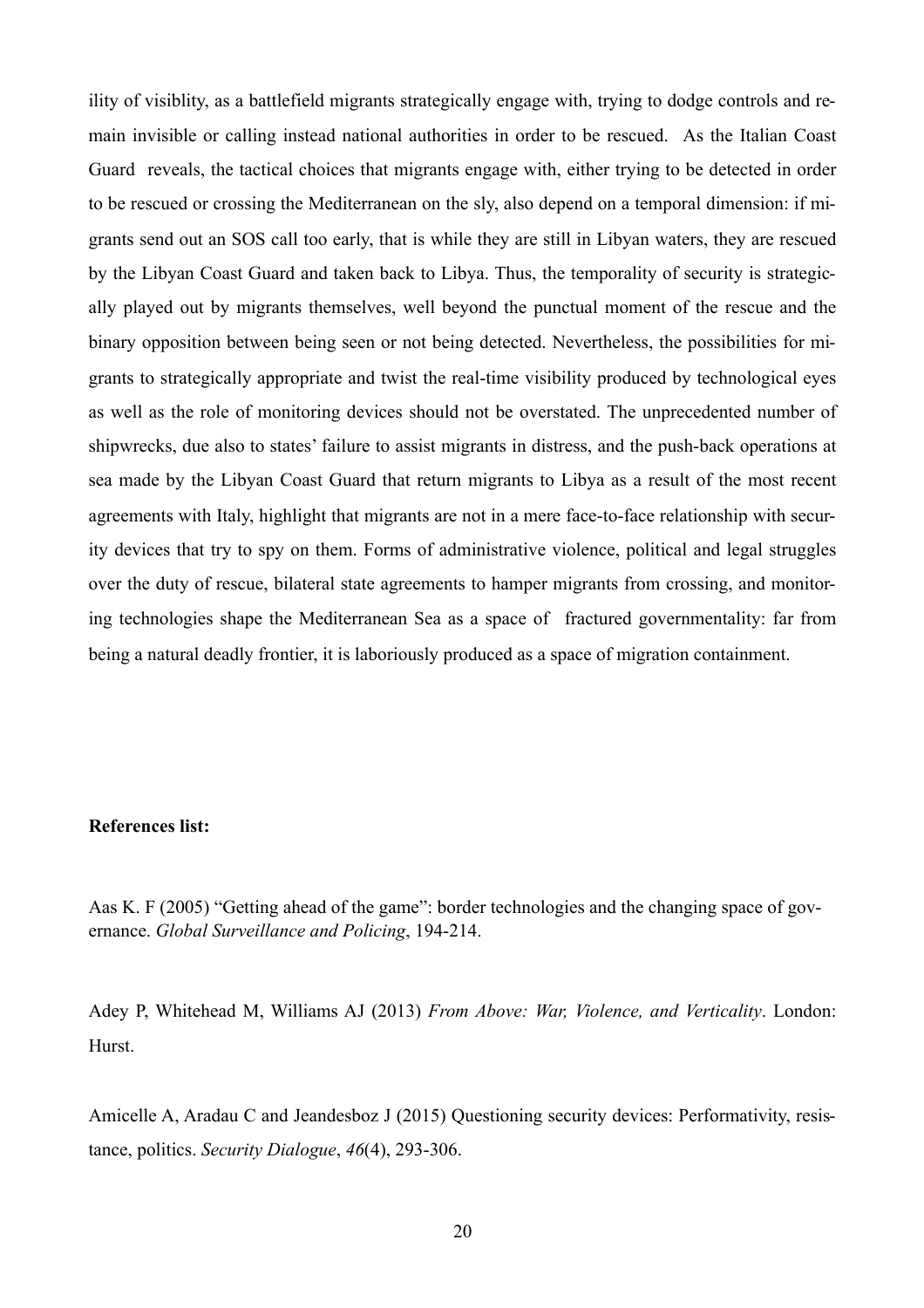Amoore L (2009) Lines of sight: on the visualization of unknown futures. *Citizenship Studies*, *13*(1), 17-30.

Amoore L (2007) Vigilant visualities: The watchful politics of the war on terror. *Security Dialogue*, *38*(2), 215-232.

Anderson B (2010) Preemption, precaution, preparedness: Anticipatory action and future geographies. *Progress in Human Geography*, *34*(6), 777-798.

Andersson R (2016) Hardwiring the frontier? The politics of security technology in Europe's 'fight against illegal migration'. *Security dialogue*, *47*(1), 22-39.

Aradau C (2010) Security that matters: Critical infrastructure and objects of protection. *Security Dialogue*, *41*(5), 491-514.

Aradau C and Van Munster R (2012) The time/space of preparedness: Anticipating the "next terrorist attack". *Space and Culture*, *15*(2), 98-109.

Aradau C and Van Munster R (2011) Politics of catastrophe: Genealogies of the unknown. Routledge.

Aradau C, Lobo-Guerrero L, and Van Munster R (2008) Security, Technologies of Risk, and the Political: Guest Editors' Introduction. *Security Dialogue*, *39*(2/3), 147.

Basaran T (2008) Security, law, borders: spaces of exclusion. *International Political Sociology*, *2*(4), 339-354.

Bellanova R and Duez D (2016) The Making (Sense) of EUROSUR: How to Control the Sea Borders?. In Bossong R and Carrapico H (eds) *EU Borders and Shifting Internal Security,* Springer International Publishing, 23-44.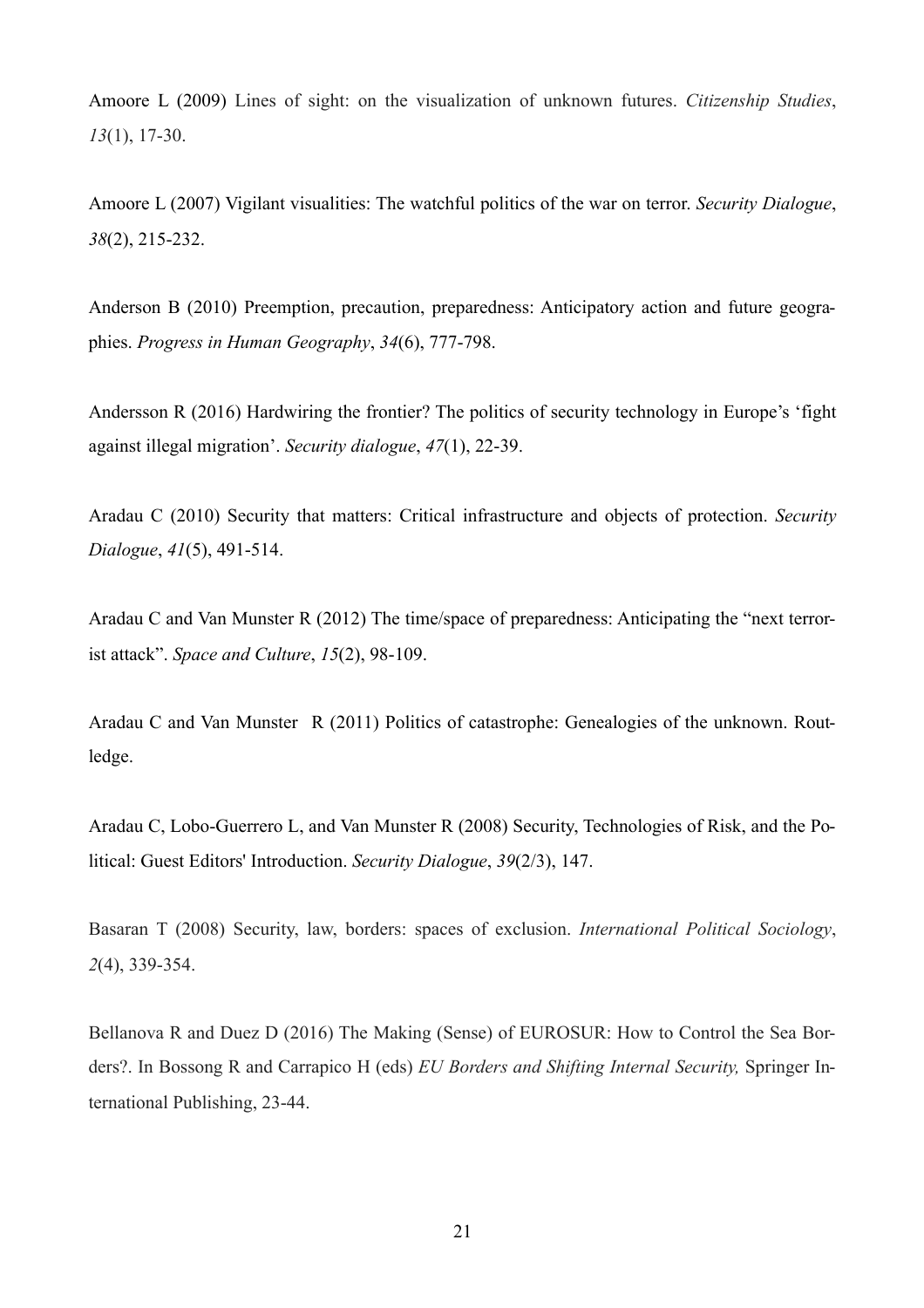Bigo D (2008) Globalized (in) security: the field and the ban-opticon. In Bigo D and Tsoukala A (eds.) *Terror, Insecurity, Liberty. Illiberal Practices of Liberal Regimes: The (In) Security Games*,. New York: Rutledge, 10-49.

Bigo D (2002) Security and immigration: toward a critique of the governmentality of unease. *Alternatives: global, local, political*, *27*(1), S63-S63.

Bourne M, Johnson H and Lisle D (2015). Laboratizing the border: The production, translation and anticipation of security technologies. *Security Dialogue*, *46*(4), 307-325.

Carrera S and Den Hertog L (2015) Whose Mare? Rule of law challenges in the field of European border surveillance in the Mediterranean. CEPS Liberty and Security in Europe No. 79/January 2015.

Chamayou G (2015) *Drone Theory*. London: Penguin.

Côté-Boucher K (2017) Of "old" and "new" ways: Generations, border control and the temporality of security. *Theoretical Criminology*, 1362480617690800.

Côté-Boucher K, Infantino F and Salter M. B (2014) Border security as practice: An agenda for research. *Security Dialogue*, *45*(3), 195-208.

Cowen D (2014) *The Deadly Life of Logistics. Mapping Violence in Global Trade*, Minneapolis: University of Minnesota Press.

De Genova N (2010) The Queer Politics of Migration: Reflections on" Illegality" and Incorrigibility. *Studies in social justice*, *4*(2), 101.

De Goede M, Simon S and Hoijtink M (2014) Performing preemption. *Security Dialogue*, *45*(5), 411-422.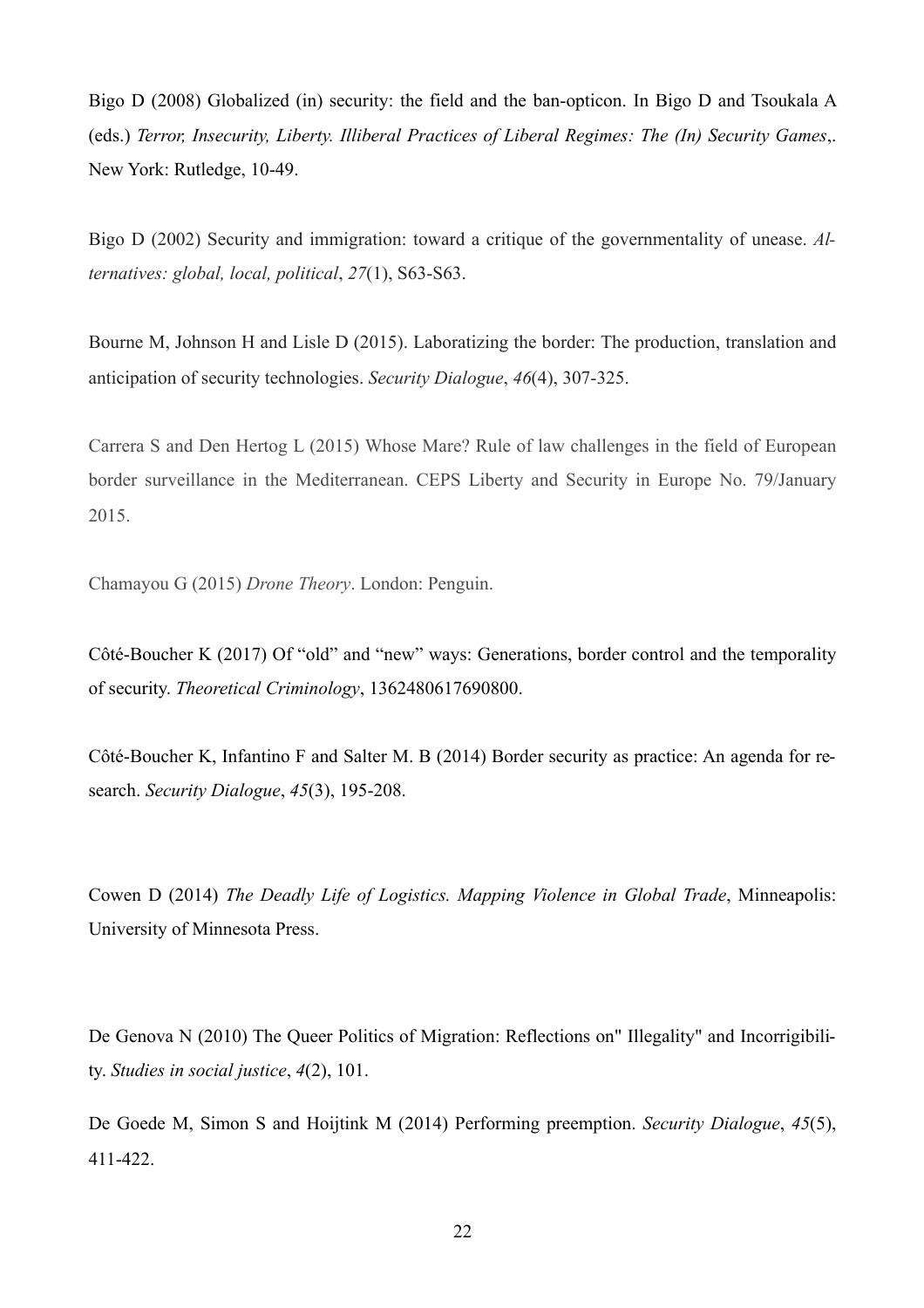Dijstelbloem H van Reekum R and Schinkel W (2017) Surveillance at sea: The transactional politics of border control in the Aegean. *Security Dialogue*, 0967010617695714.

Ellebrecht S (2014) The European Border Surveillance System EUROSUR: The Computerization, Standardization and Virtualization of Border Management in Europe. OSCE Yearbook 2013. Baden-Baden, 231-243.

Ewald F (2002) The return of Descartes' malicious demon: an outline of a philosophy of precaution. In Baker, T and Simon, J (eds), Embracing risk: the changing culture of insurance and responsibility, Chicago: Chicago University Press, 273–301.

Foucault M (1995) *Discipline and Punish: The Birth of the Prison*. New York: Vintage Books

Gregory D (2010) Seeing red: Baghdad and the eventful city. *Political Geography*, *29*(5), 266-279.

Garelli G and Tazzioli M (2017) The humanitarian war on smugglers at sea. Antipode, forthcoming.

Jeandesboz J (2011) Beyond the Tartar steppe: EUROSUR and the ethics of European border control practices. *A Threat against europe? security, Migration and integration*, 111-32.

Hansen L (2013) Security as practice: discourse analysis and the Bosnian war. London/New York: Routledge.

Heller C and Pezzani L (2014) Liquid traces: Investigating the deaths of migrants at the EU's maritime frontier. In Weizman E (ed.). *Forensis: The architecture of public truth.* New York: Stonemerg Press, 657-684.

Marin L (2011) Is Europe Turning into a 'Technological Fortress'? Innovation and Technology for the Management of EU's External Borders: Reflections on FRONTEX and EUROSUR. In Heldeweg MA and Kica E (eds.) *Regulating Technological Innovation. London:* Palgrave Macmillan, 131-150.

Mezzadra S and Neilson B (2013) *Border as Method, or, The Multiplication of Labor.* Durham, New York: Duke University Press.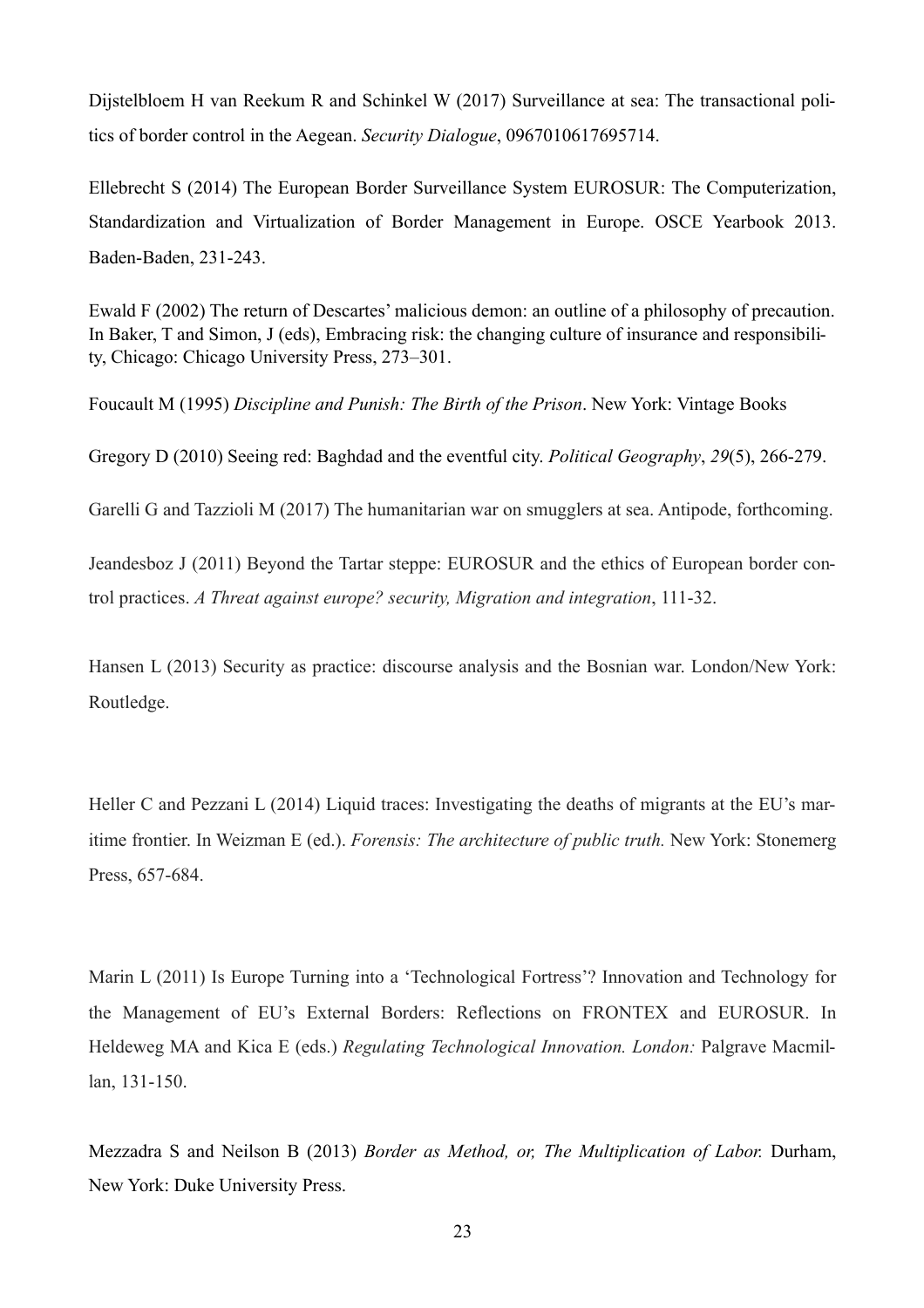Mountz A (2010) *Seeking asylum. Human Smuggling and Bureaucracy at the Border*. Minneapolis: University of Minnesota Press.

Muller B. J (2010) Security, risk and the biometric state: governing borders and bodies. Routledge.

Pallister-Wilkins P (2016) How walls do work: Security barriers as devices of interruption and data capture. *Security Dialogue*, 0967010615615729.

Ruppert E, Law J and Savage M (2013) Reassembling social science methods: The challenge of digital devices. *Theory, Culture & Society*, *30*(4), 22-46.

Salter M B (2012).Theory of the: the suture and critical border studies. *Geopolitics*, *17*(4), 734-755.

Seiffarth O (2012) The Development of the European Border Surveillance System (EUROSUR). *A Threat Against Europe*, 133-152.

Squire V (2015) Reshaping critical geopolitics? The materialist challenge. *Review of International Studies*, *41*(01), 139-159.

Tazzioli M (2015) *Spaces of Governmentality. Autonomous Migrations and the Arab Uprisings*. London: Rowman&Littlefield.

Tazzioli M and Walters W (2016) The sight of migration. Governmentality, Visibility, and Europe's Contested Borders. *Global Society*, forthcoming.

Walters W (2014b) Drone strikes, dingpolitik and beyond: Furthering the debate on materiality and security. *Security Dialogue*, *45*(2), 101-118.

Walters W (2014a) Migration, vehicles, and politics three theses on viapolitics. *European Journal of Social Theory*, (2014) DOI: 10.1177/1368431014554859.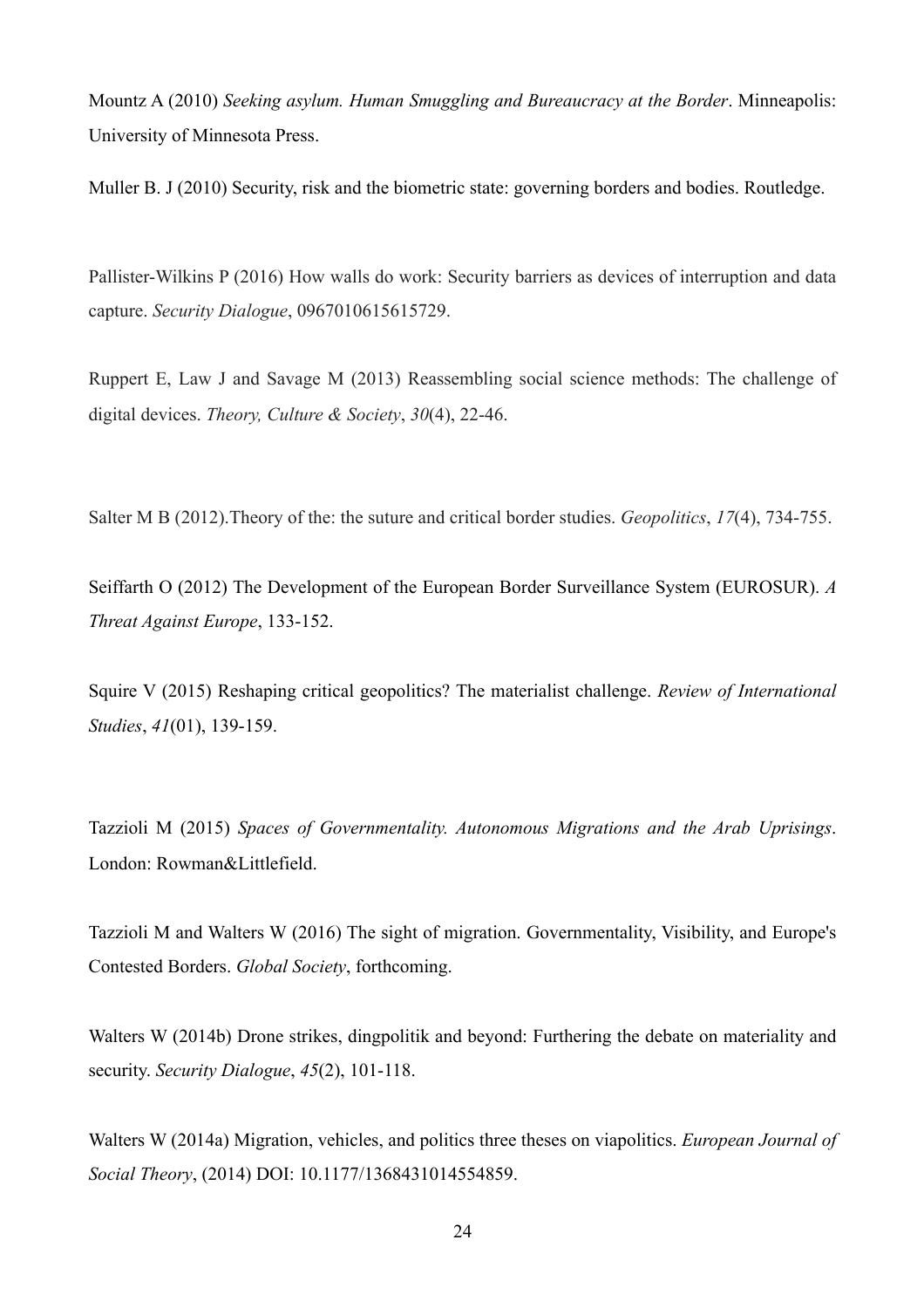Weizman E (2015) Violence at the threshold of detectability. E-Flux, (2015) http://www.e-flux.com/ journal/violence-at-the-threshold-of-detectability/ (last access April 25, 2016).

Wilson D and Weber L (2002) Surveillance, risk and preemption on the Australian border. *Surveillance & Society*, *5*(2). Interviews cited:

Interview 1: Interview conducted with a Frontex officer during my visit to the International Coordination Centre (ICC) based in the military airport of Pratica di Mare near Rome. The ICC is the coordination centre in Italy of Frontex joint-operations and the national coordination point of the JORA system. Interview 2: Interview with the Director of the Italian National Coordination point of Eurosur, November, 2015, Rome.

Interview 3: Interview with the Coordinator of EURTF in Catania, 21 November 2016.

Interview 4: Interview with GMV's officer, September 15, 2016. About GMV's activities for developing EUROSUR: http://www.gmv.com/en.

Interview 5: Interview with police officer working at EUROSUR at the National Coordination Point in Rome

Interview 6: Interview with the Italian Navy at the Headquarters of Rome, July 2015.

Interview 7: Interview held at EUROSUR National Coordination Point in Rome, November 2014.